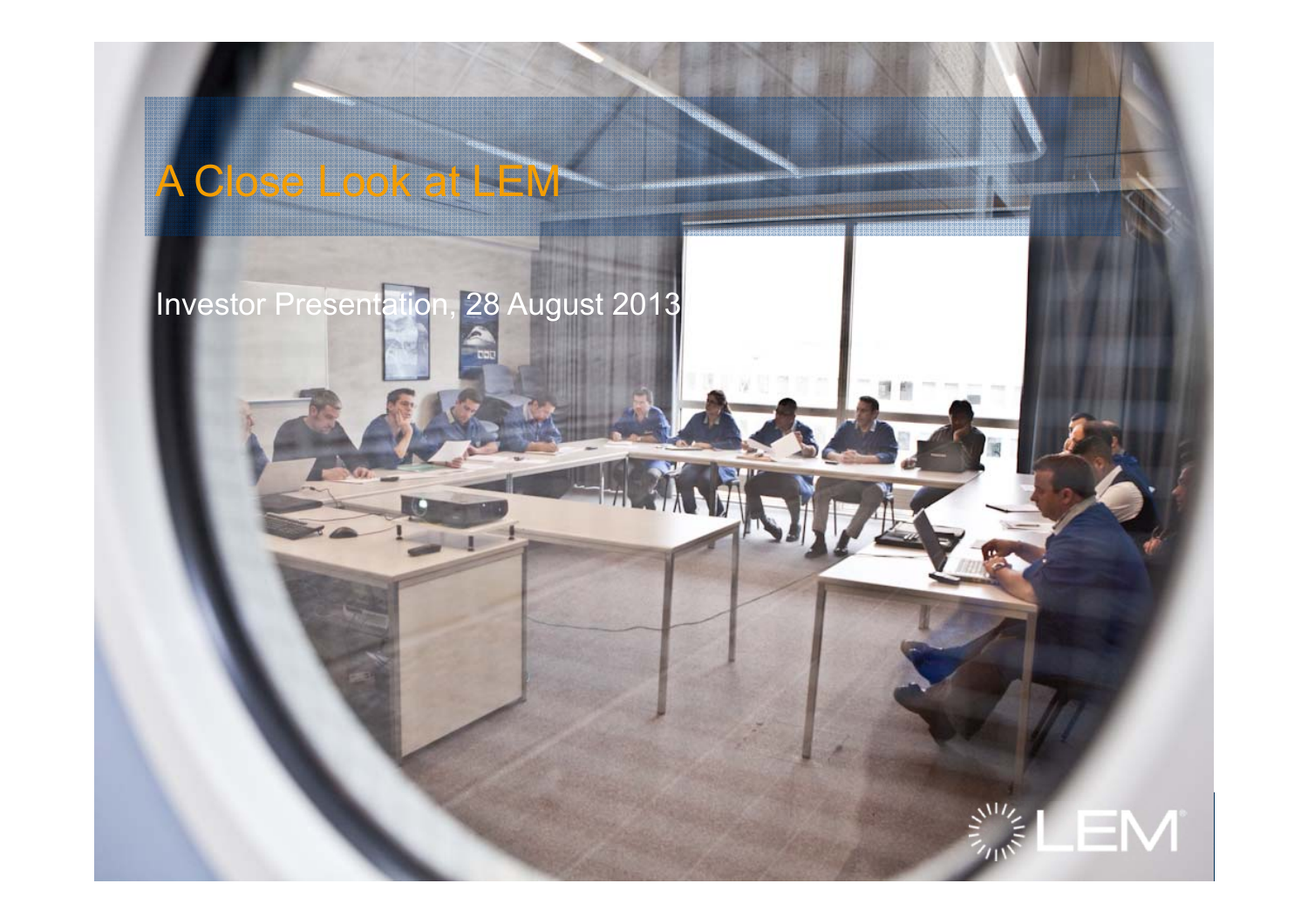## Agenda

#### **1. Introduction**

- 2. Long Term Growth
- 3. Business Development Q1 of 2013/14
- 4. Executing LEM's Strategy
- 5. Outlook





2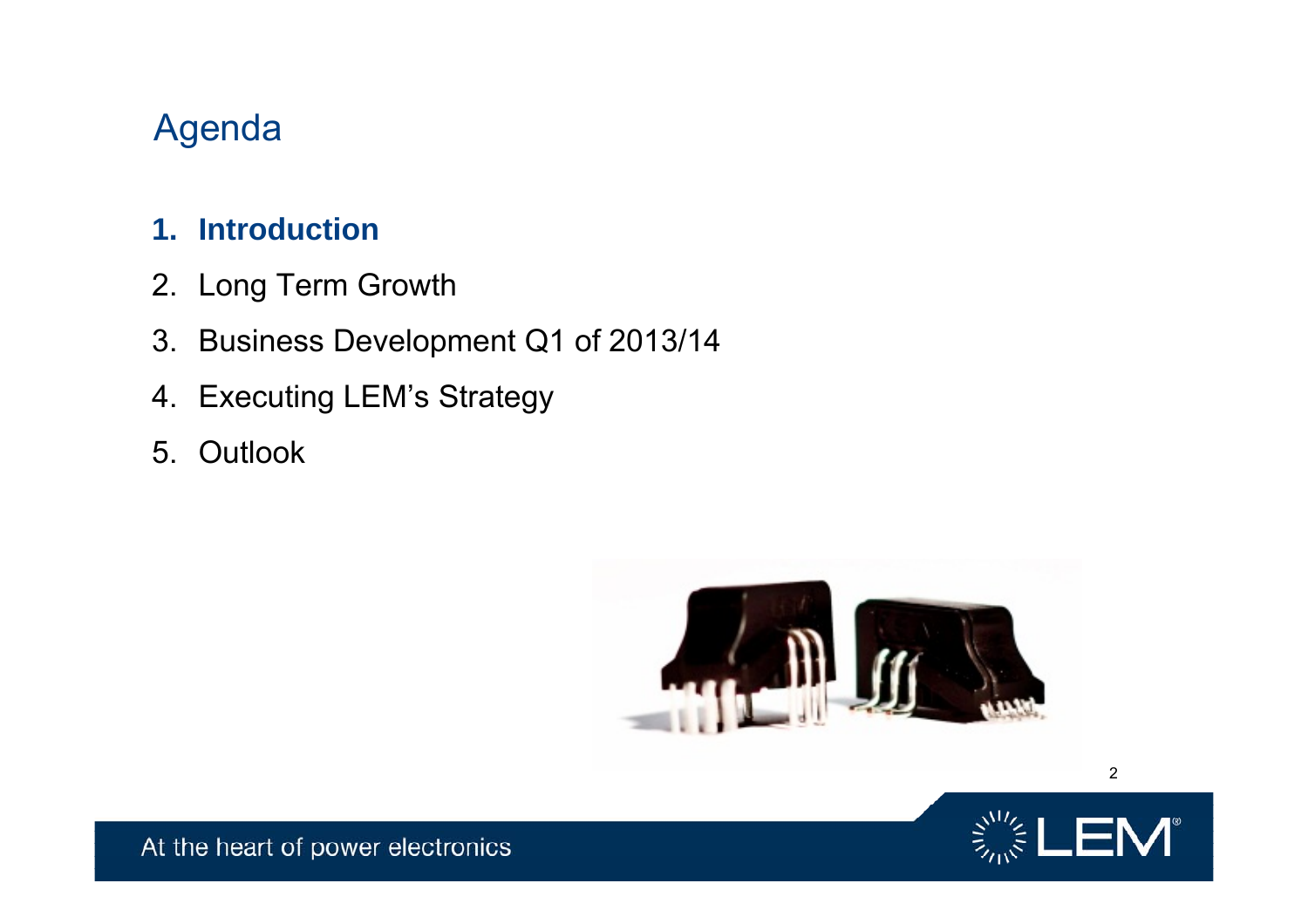## Global Market Leader in Current and Voltage Transducers



- Global market share of 50%
- Benchmark in service and product quality
- 4 production sites in Europe and Asia
- Sales of CHF 235 and EBIT margin of 17.5% in 2012/13



- Continued sales growth and margin improvements
- 19.2% average total share-holder return p.a. (03/2008 to 08/2013)
- Dividend yield >5% in each year since 2009



- Reinforced investment in innovation
- Solid growth perspectives due to underlying trends
- Strong foothold in China
- EBIT margin target of 15 to 20%



3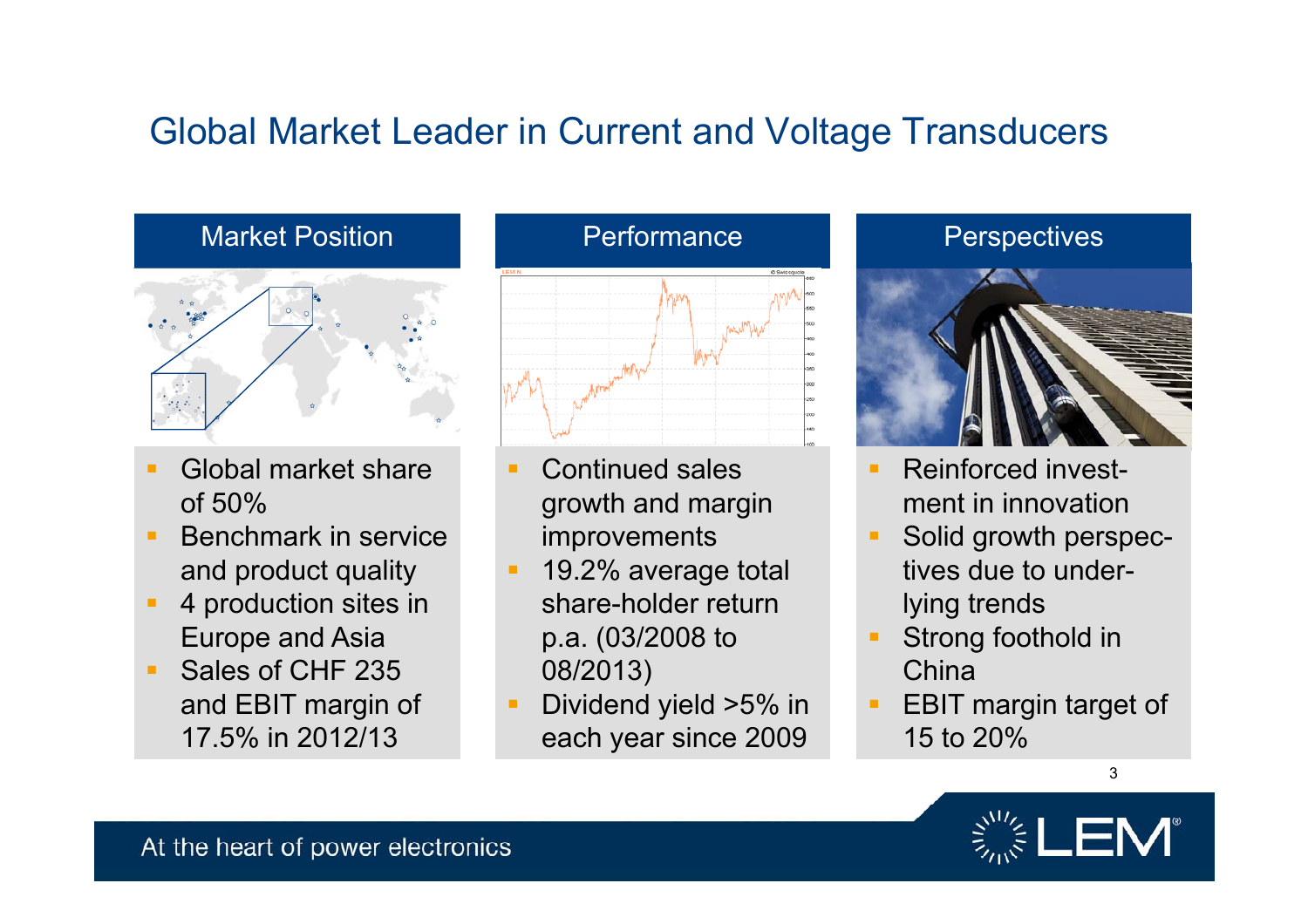### Diverse Target Markets – Diversified Businesses

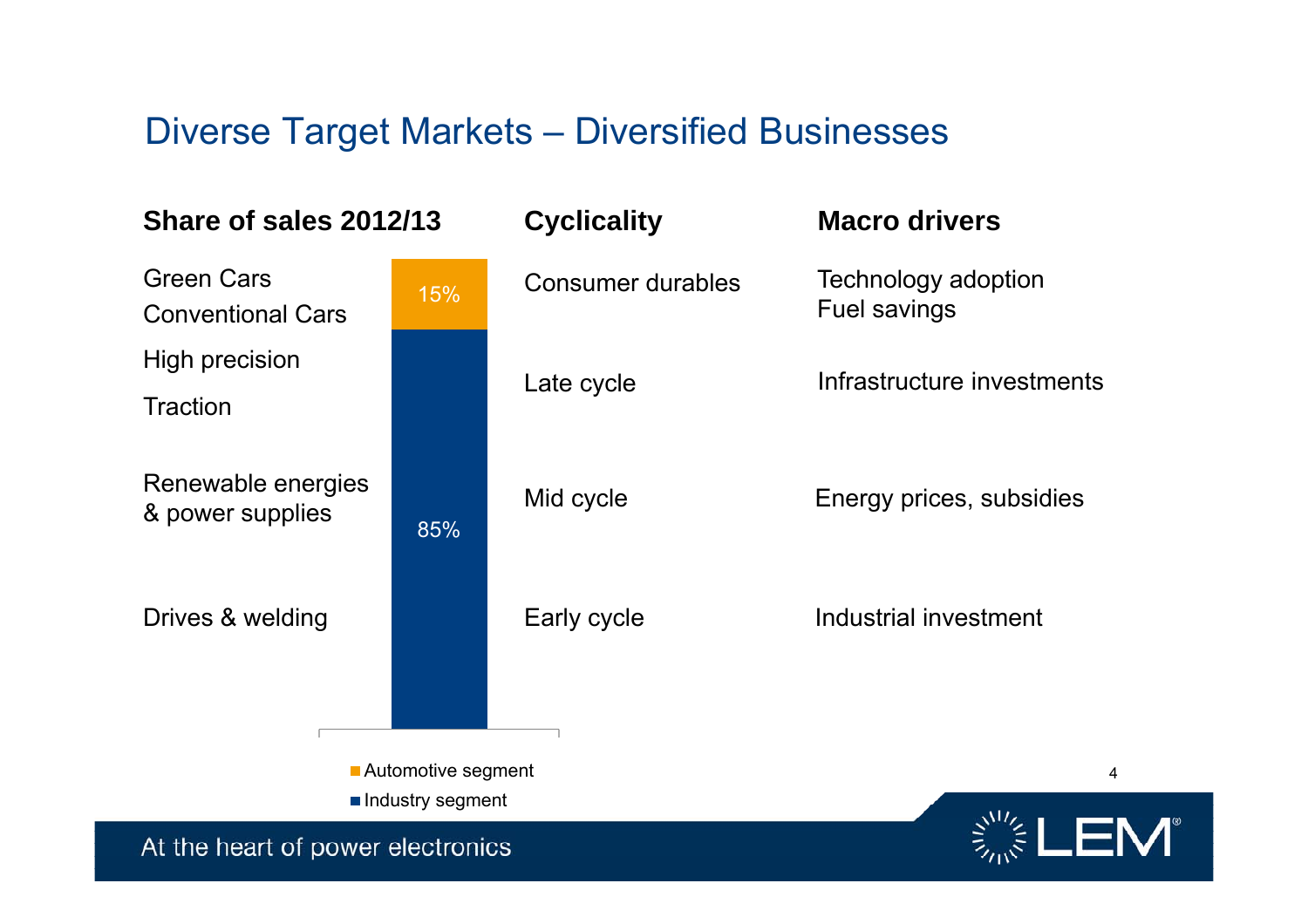## Products and Applications

Drives & welding

- Motor drives
- Welding
- Miscellaneous

#### Renewable energies & power supplies

- Solar
- Wind
- UPS
- Battery monitoring, process control, energy metering

#### **Traction**

- On-board applications
- **Trackside**
- Energy monitoring

#### High precision

- Medical scanner
- Test & measurement



## **Industry segment Automotive segment**

#### Conventional cars

- Lead battery management
- Start-stop application

#### Green cars (HEV, EV)

- Battery pack management
- Electric motor control
- Embedded charger





5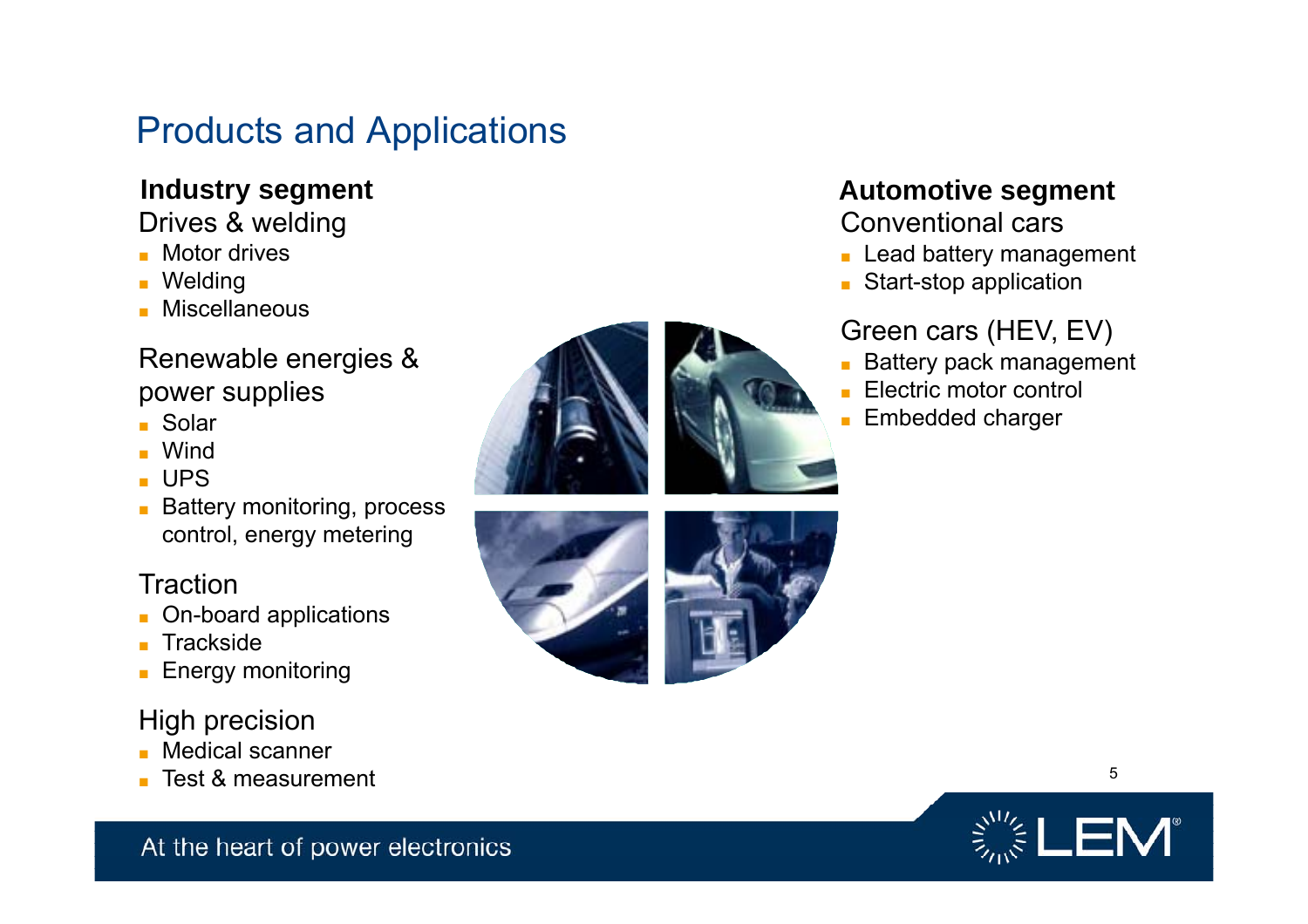### LEM Applications: Elevator





The controller moves the motor in the right direction and lets it stop exactly at the right position to the floor ground, independent of the weight in the elevator car. The current transducers take care that the motor is powered with the correct current.

Elevator doors are controlled by a control unit that integrates the motors of the sliding doors. The current transducer measures the current in the motors to run the panels smoothly and to discover if something (e.g., a finger, a leg) obstructs the doors.



6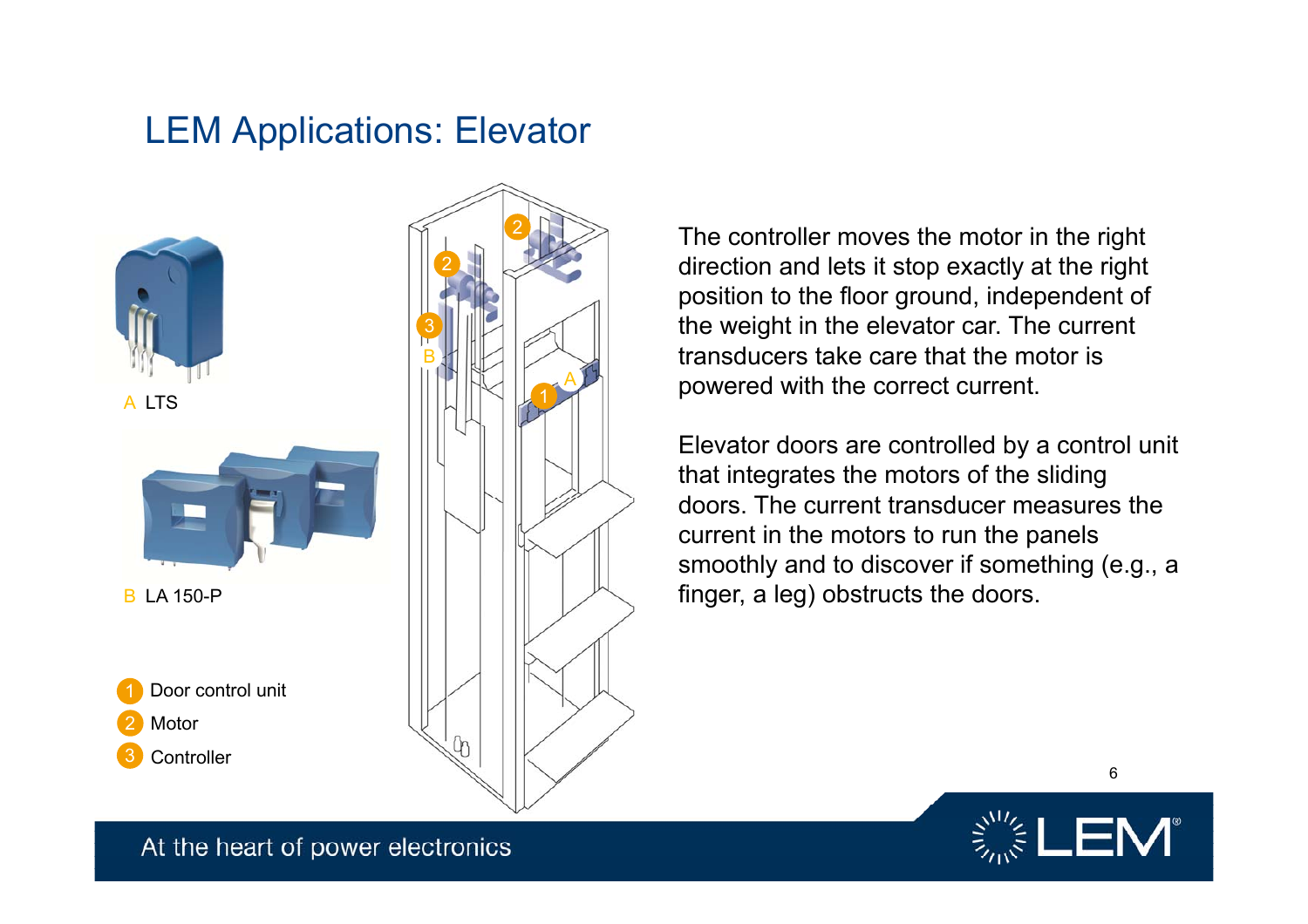### LEM Applications: Start-Stop System for Cars



The current sensors (HAB, CAB) allow the battery management system to decide if enough energy is available in the battery to operate the accessories (such as airconditioning, headlights, and radio) while the engine is off, and still have ample charge left to restart the engine.

The "power-control unit" will instruct the "starter generator" to restart the engine or recharge the battery, as needed, and current sensors (HC5, HAH3) used in the converters and inverter modules allow it to operate smoothly, improving the driver experience while helping the environment.

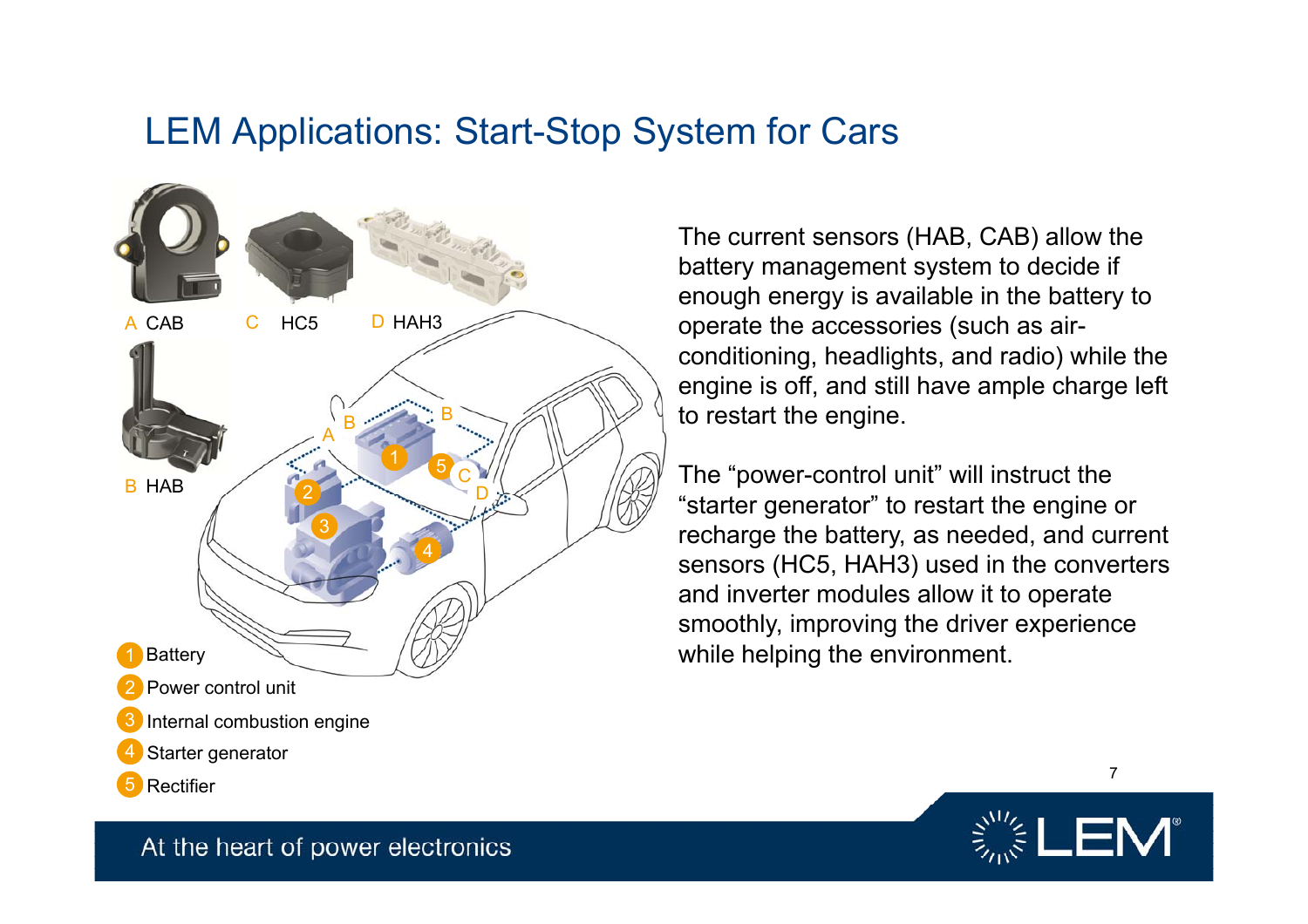## LEM Perceived as the Global Leader in Current and Voltage Transducers

#### **2012 customer satisfaction survey conducted in all territories**

- LEM rated as high as in a 2009 study
- LEM most valued for
	- Focus on customer demands and requests
	- Ease to work with
	- ■**Trustworthiness**
	- Professionalism in solving issues
- ■Highest ratings for reliability, performance and quality of products



8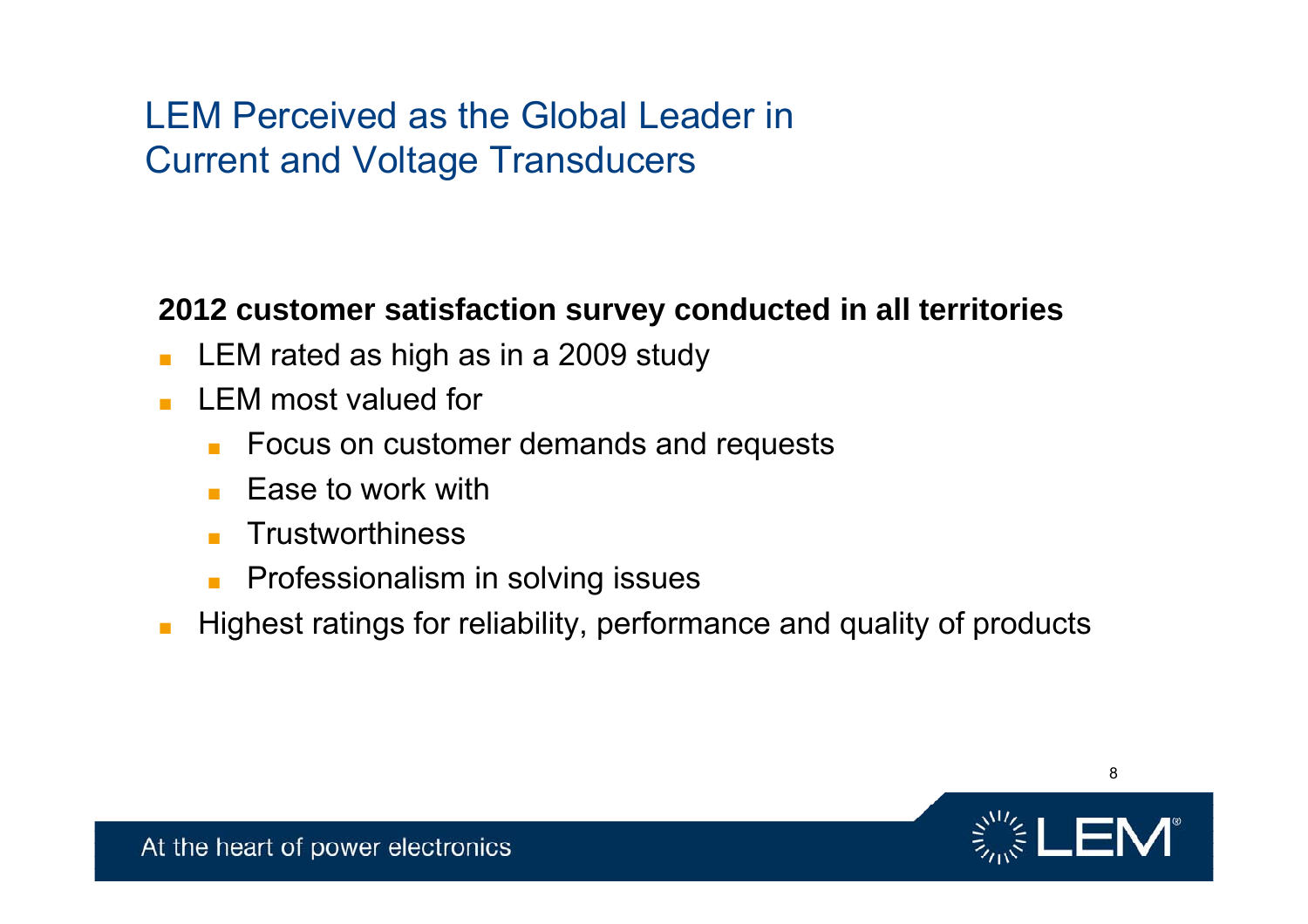## Agenda

- 1. Introduction
- **2. Long Term Growth**
- 3. Business Development Q1 of 2013/14
- 4. Executing LEM's Strategy
- 5. Outlook





9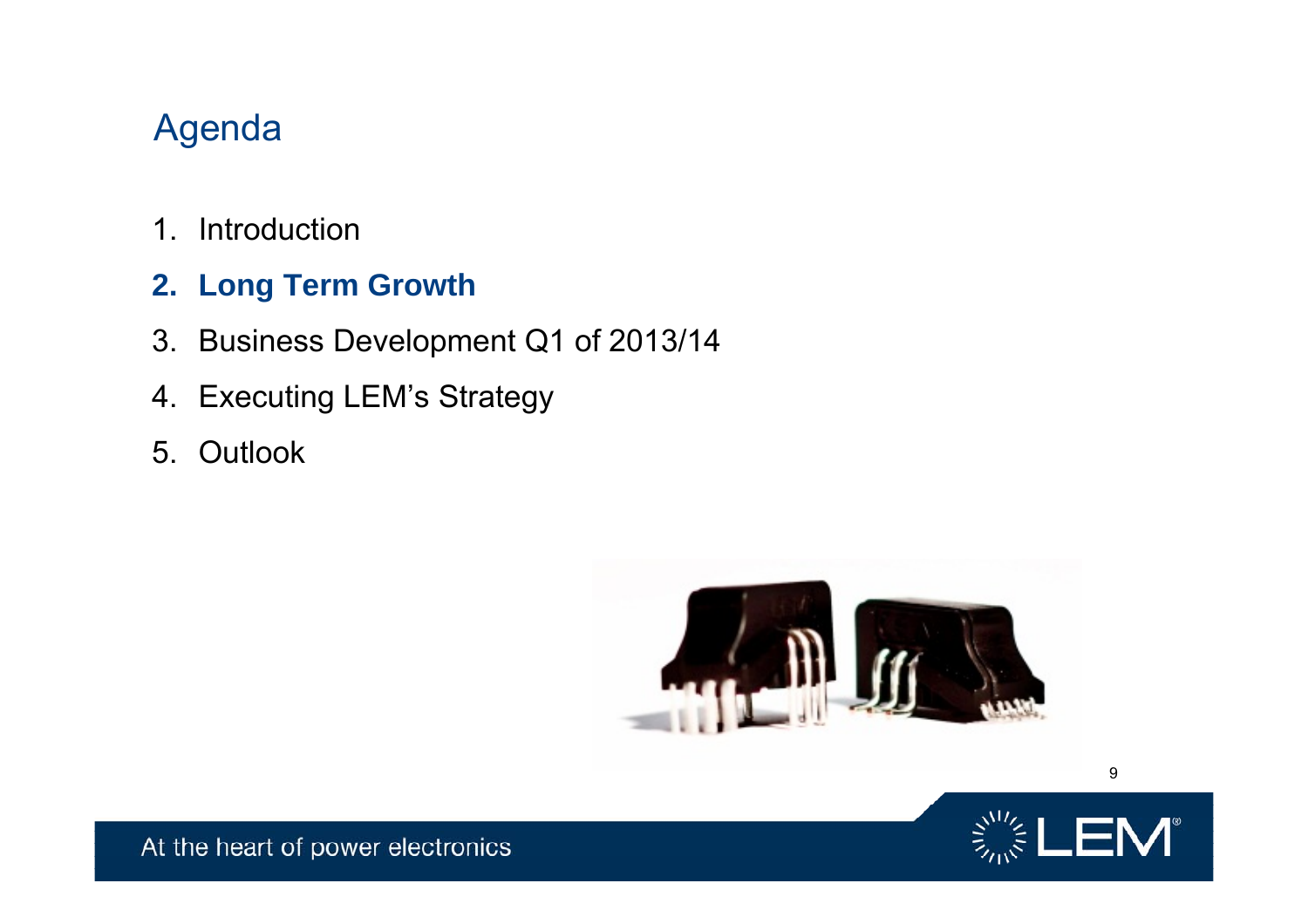## Sales Growth 1993/94 to 2012/13

In CHF millions

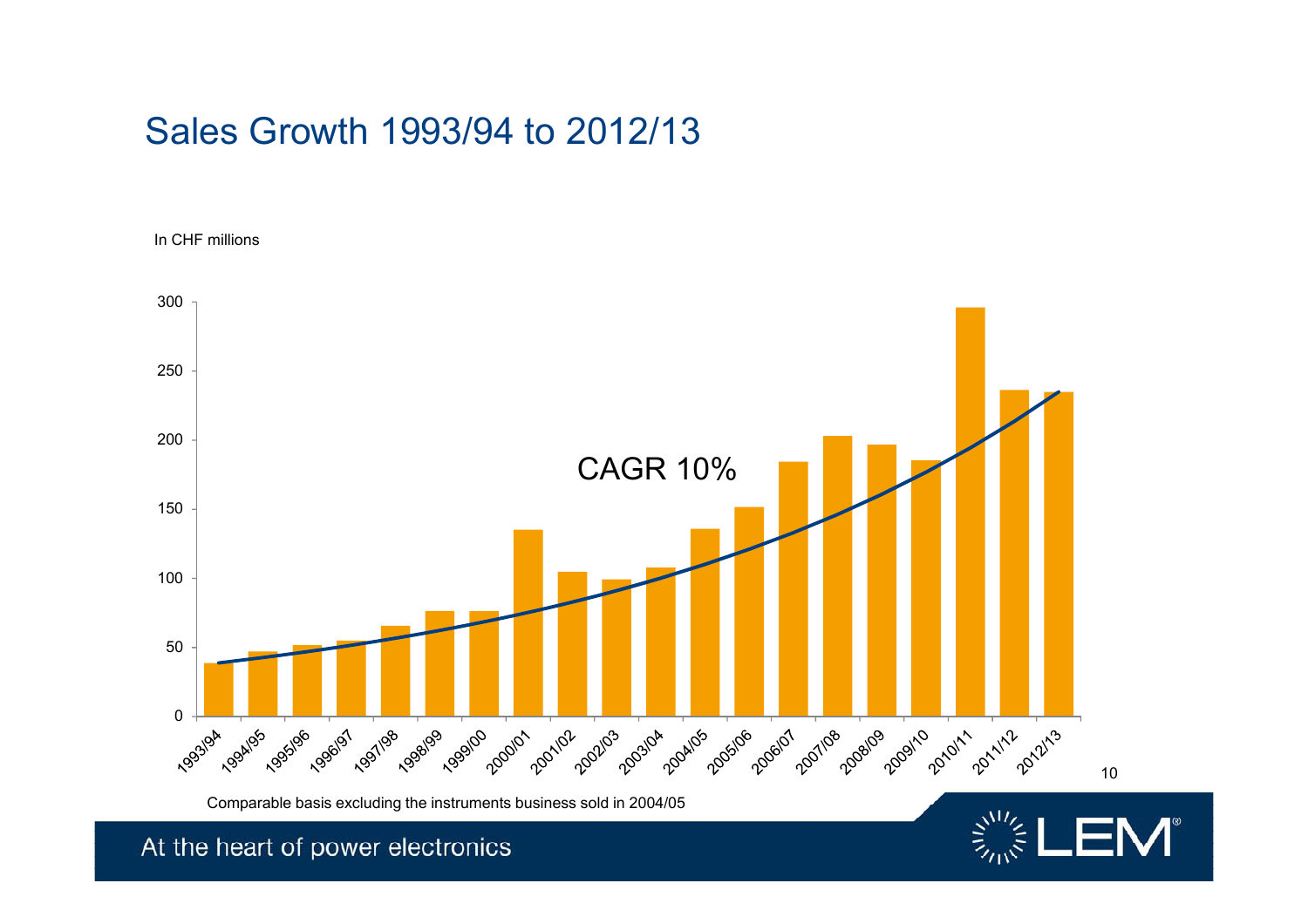## EBIT Margin Development

Operational EBIT in % of sales



\* 15.3% operating margin before restructuring provisions of CHF 1.9m booked in Q4 of 2012/13

**Sulles**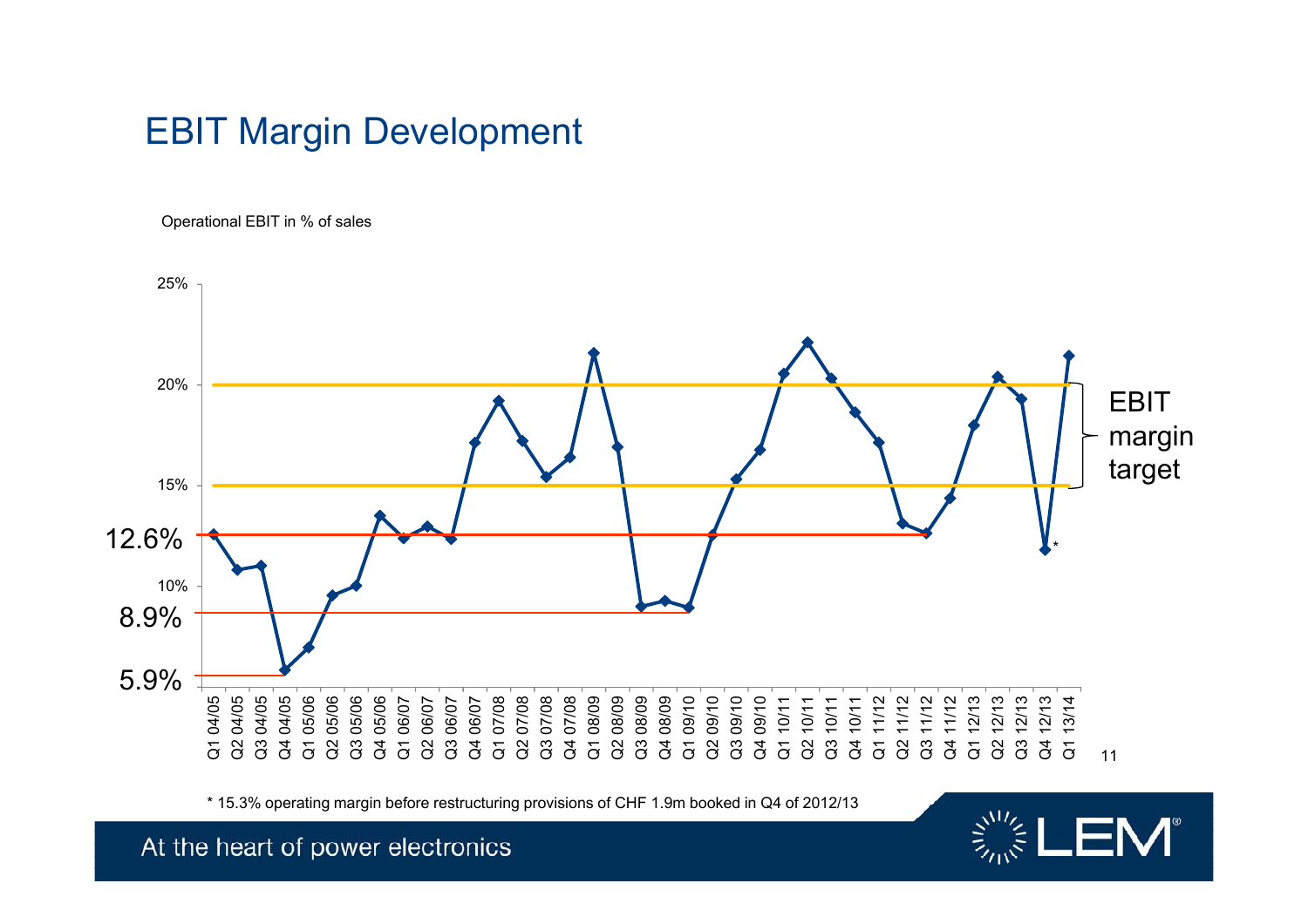## Free Cashflow, Net Earnings

In CHF millions



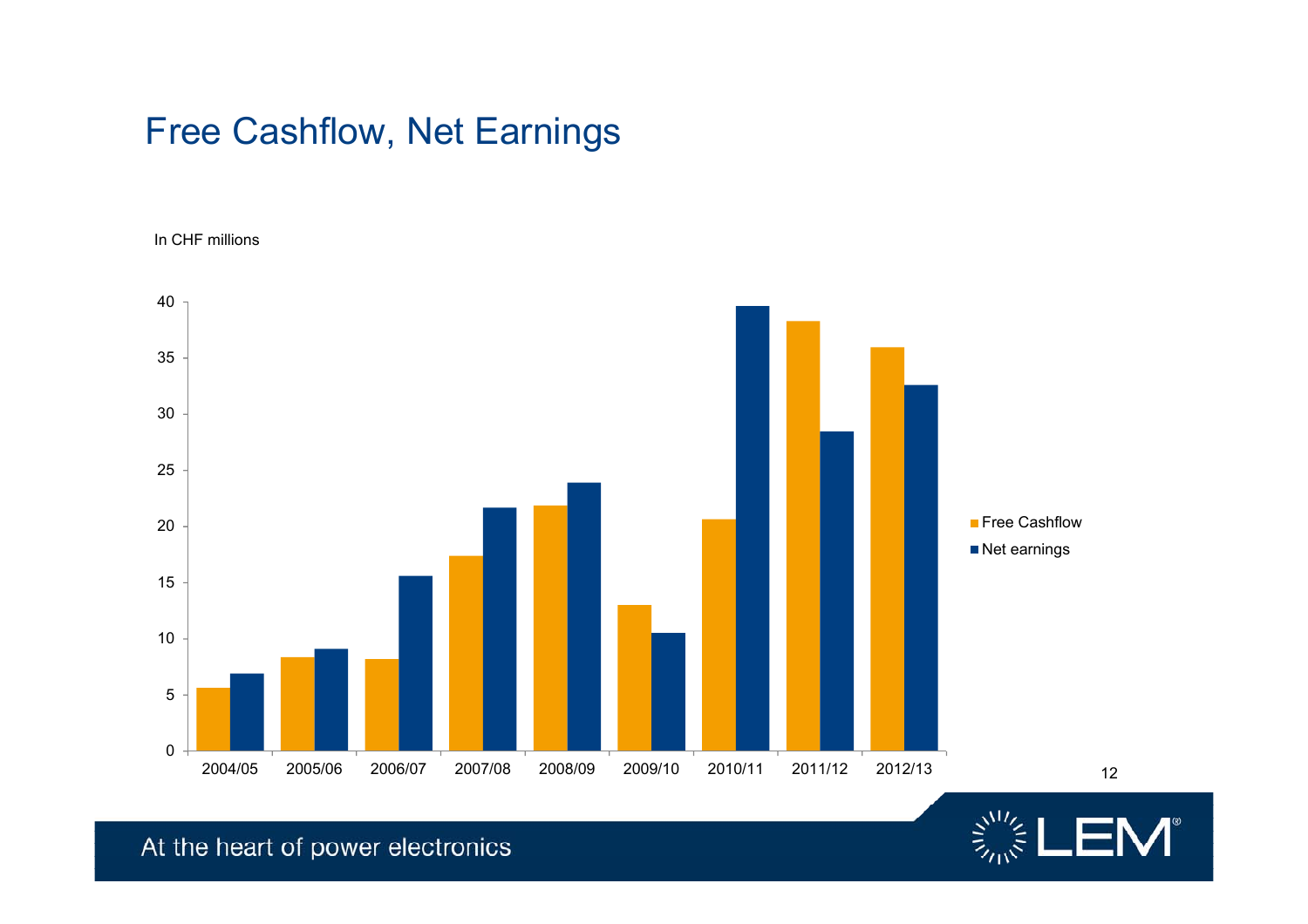## Shareholder Return from 2004/05 to 2012/13

LEM returned CHF 213.1 million to shareholders



Market capitalization increased from CHF 92.6 million to CHF 671.5 million

#### **Cash returned to shareholders Market capitalization per 31 March**



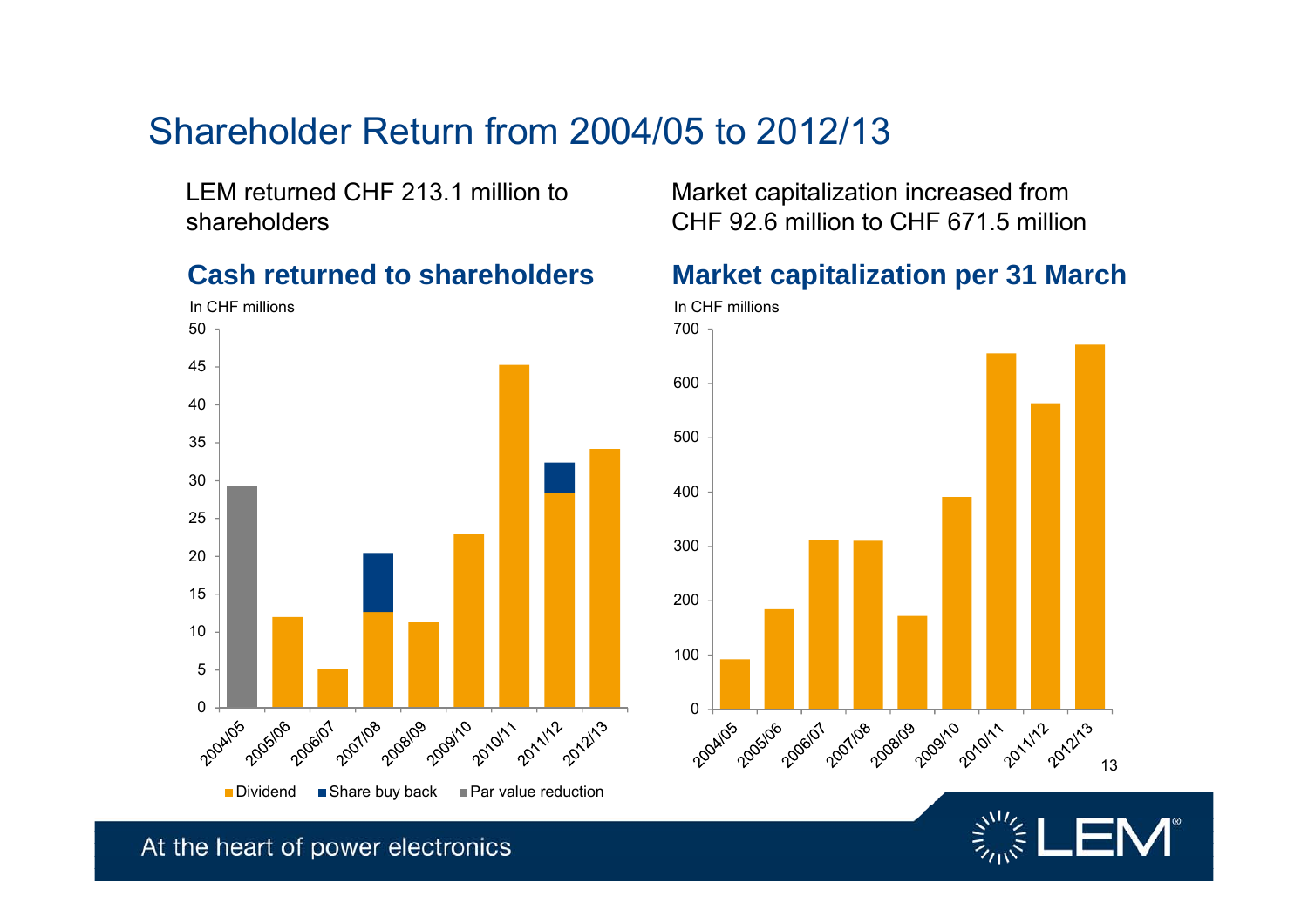## Agenda

- 1. Introduction
- 2. Long Term Growth
- **3. Business Development Q1 of 2013/14**
- 4. Executing LEM's Strategy
- 5. Outlook





14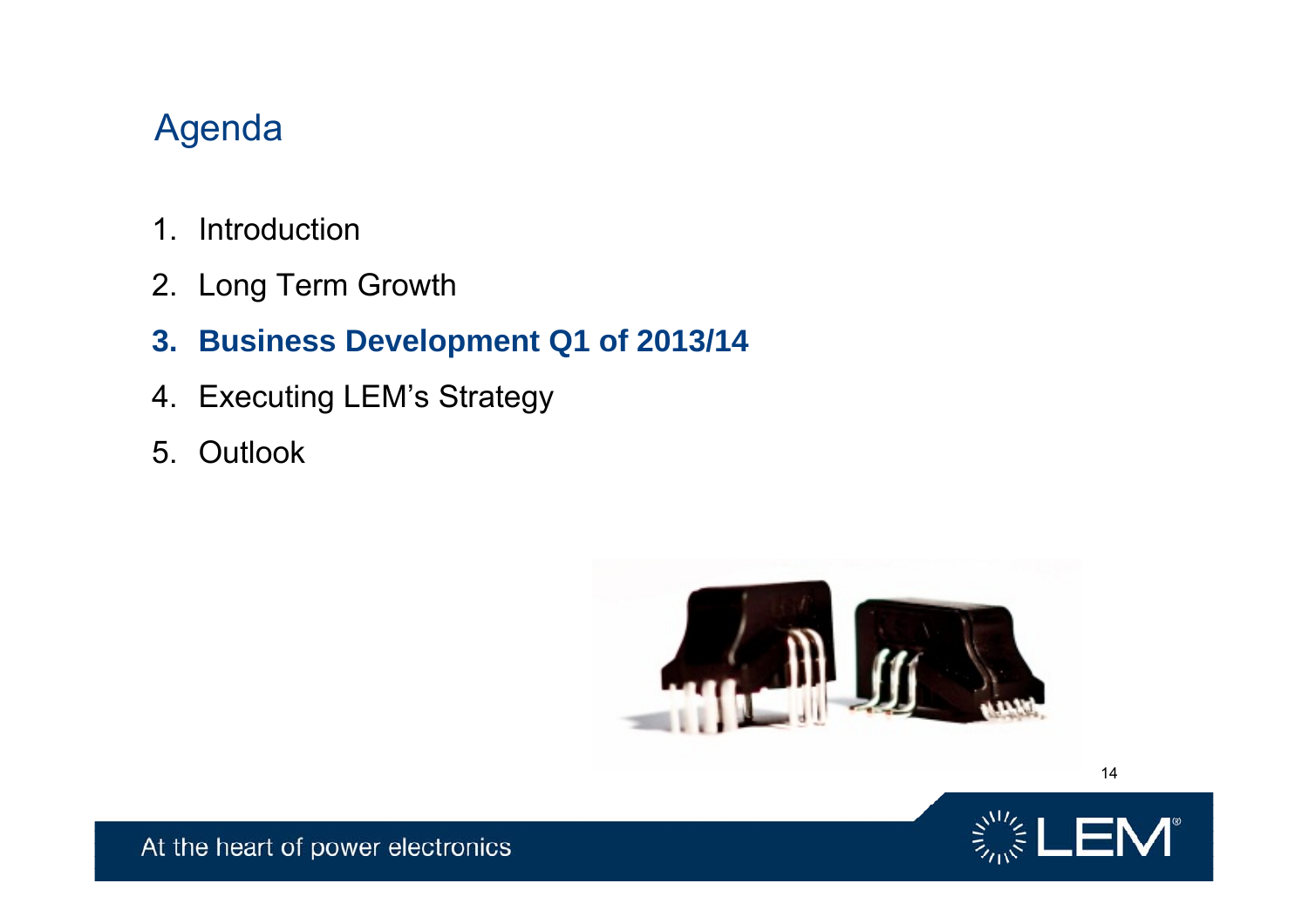## Performance in Q1 of 2013/14

| In CHF million,%    | Q1 2013/14 | Q4<br>2012/13* | Q1 vs. Q4  |
|---------------------|------------|----------------|------------|
| <b>Orders</b>       | 65.1       | 58.7           | $+10.8%$   |
| <b>Sales</b>        | 61.8       | 55.8           | $+10.8%$   |
| Book-to-bill ratio  | 1.05       | 1.05           |            |
| Gross margin        | 45.4%      | 37.6%          | $+7.8%$ pt |
| Operating expense   | $-14.8$    | $-14.4$        | $+2.8%$    |
| in % of sales       | $-23.9%$   | 25.8%          |            |
| R&D expense         | 3.9        | 3.9            |            |
| in % of sales       | 6.3%       | 7.1%           |            |
| <b>EBIT</b>         | 13.3       | 6.6            | $+101.3%$  |
| <b>EBIT</b> margin  | 21.5%      | 11.8%          |            |
| <b>Net earnings</b> | 9.8        | 3.9            | $+147.8%$  |

\* Q4 including CHF 1.9m restructuring provisions. Theoretical numbers without this impact: gross margin 41.1%, EBIT 8.5m / 15.3 % 15



 $\frac{1}{2} \sum_{i=1}^{N+1} \mathbf{L} \mathbf{E} \mathbf{M}^{\circ}$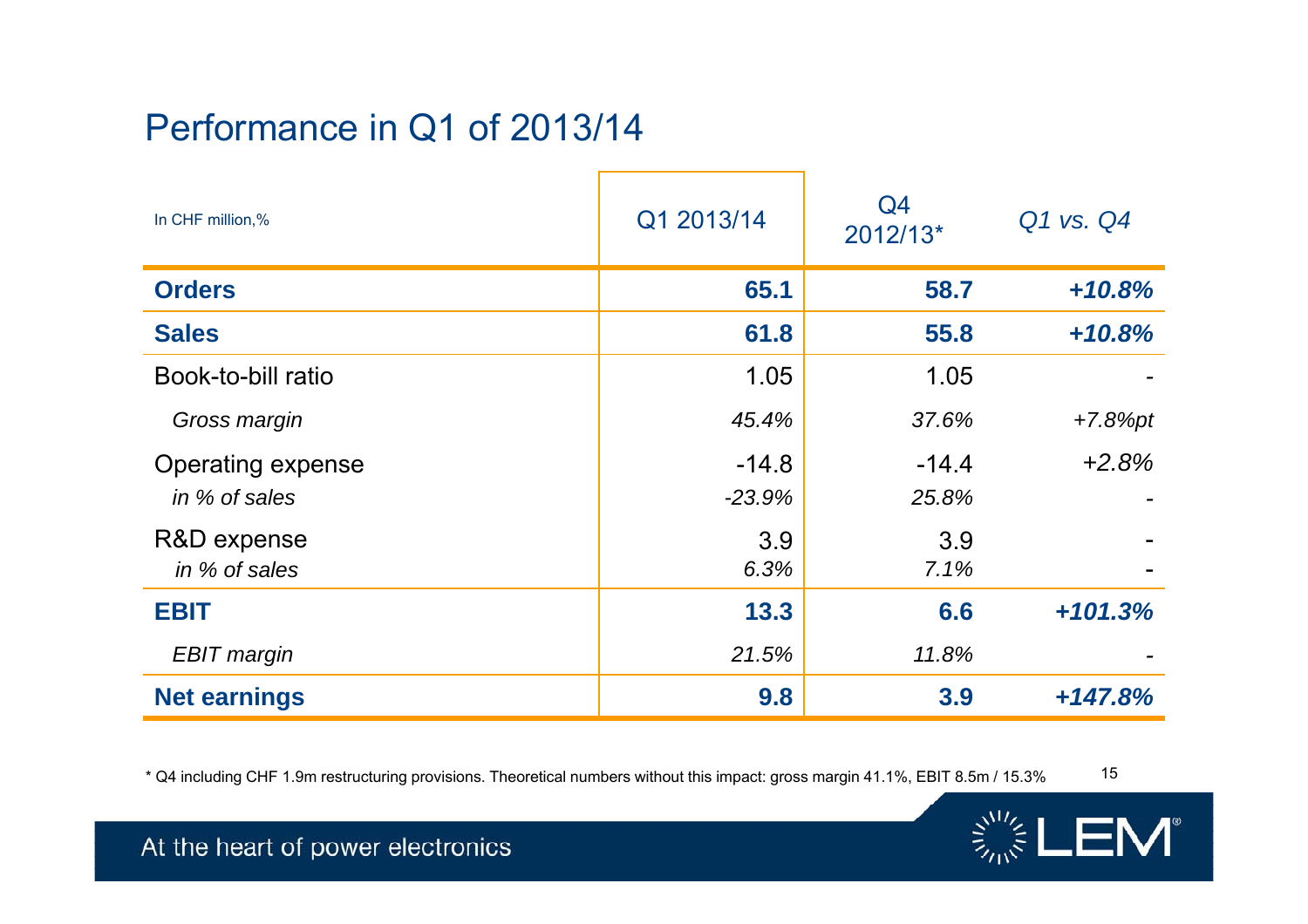## Industry Segment: Regional Markets



| In CHF million, % | <b>Sales</b> | Q1 vs. Q4 |
|-------------------|--------------|-----------|
| Europe            | 23.3         | $-3.8%$   |
| N. America        | 7.4          | $+14.7%$  |
| Asia and ROW      | 22.7         | $+34.9%$  |
| Total             | 53.5         | $+12.4%$  |

- $\mathcal{L}_{\mathcal{A}}$ European business still weak
- $\mathcal{L}_{\mathcal{A}}$  Double digit growth in Asia and North America
- $\mathcal{L}_{\mathcal{A}}$ China remains #1 Industry market

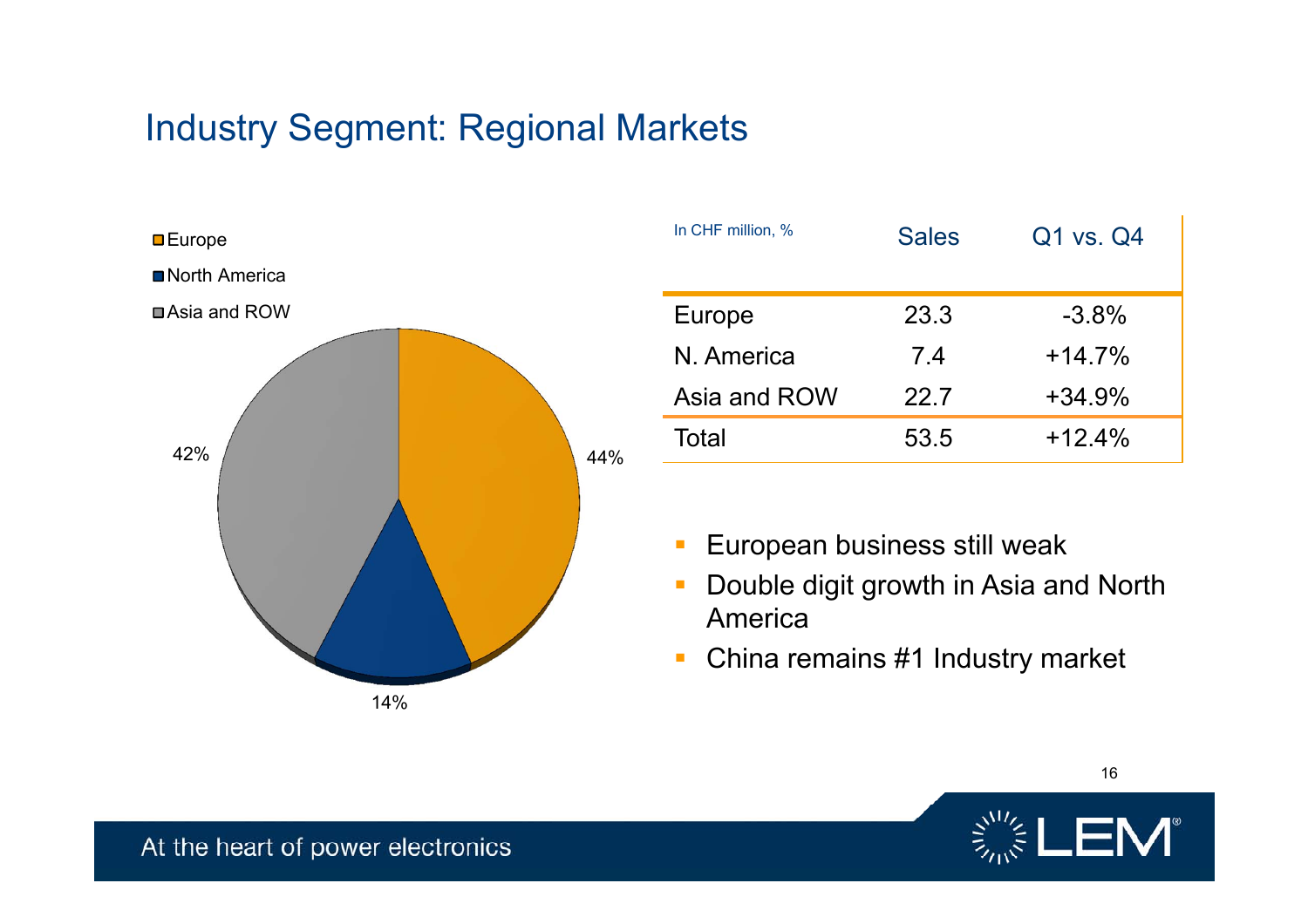## Industry Segment: Business Development



#### **Businesses and Applications**

#### **Drives & welding (growth QoQ: +13%)**

- Contribution from all regions
- Growth and market share increase in China

#### **Renewable energies & power supplies (+31%)**

- Seasonal effect in solar business
- L. Renewables markets in China an Japan
- benefitting from government subsidies
- L. Consolidation in solar and wind markets

#### **Traction (-14%)**

- $\mathcal{L}_{\mathcal{A}}$  Delays of projects
	- L Restrained investments in rail infrastructure
- **High-precision (+6%)** 
	- Г Increased market share in US medical applications



17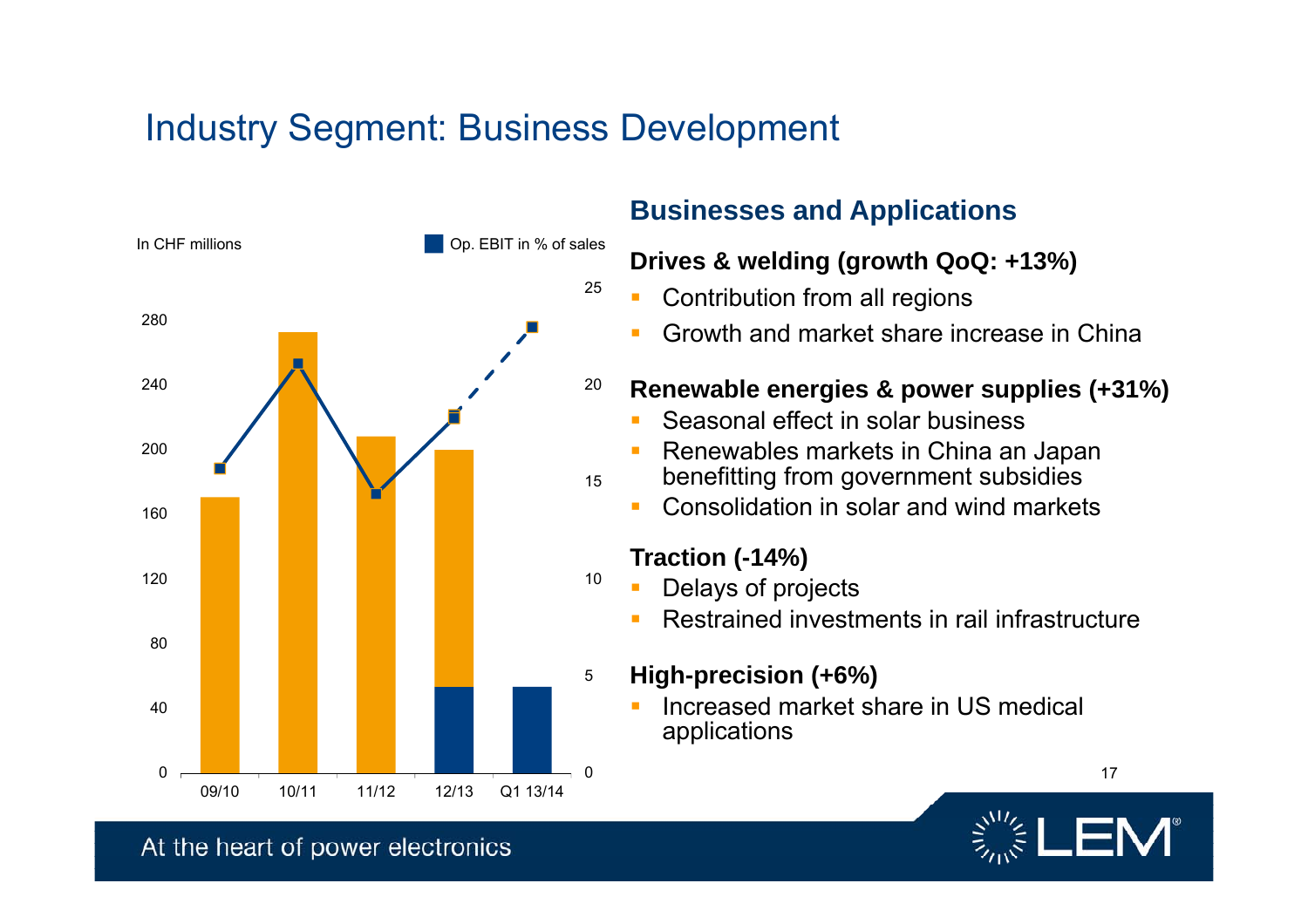## Automotive Segment: Regional Markets



| In CHF million, % | <b>Sales</b> | Q1 vs. Q4 |
|-------------------|--------------|-----------|
| Europe            | 0.5          | $-37.3%$  |
| N. America        | 4.6          | $+5.1%$   |
| Asia and ROW      | 3.1          | $+7.6%$   |
| Total             | 8.3          | $+1.5%$   |

- $\mathcal{C}^{\mathcal{A}}$  Conventional cars business driving performance
- $\mathcal{L}_{\mathcal{A}}$  Focus on Asian and North American markets
- $\mathcal{L}_{\mathcal{A}}$  Customers' inventory corrections, mainly in the US



18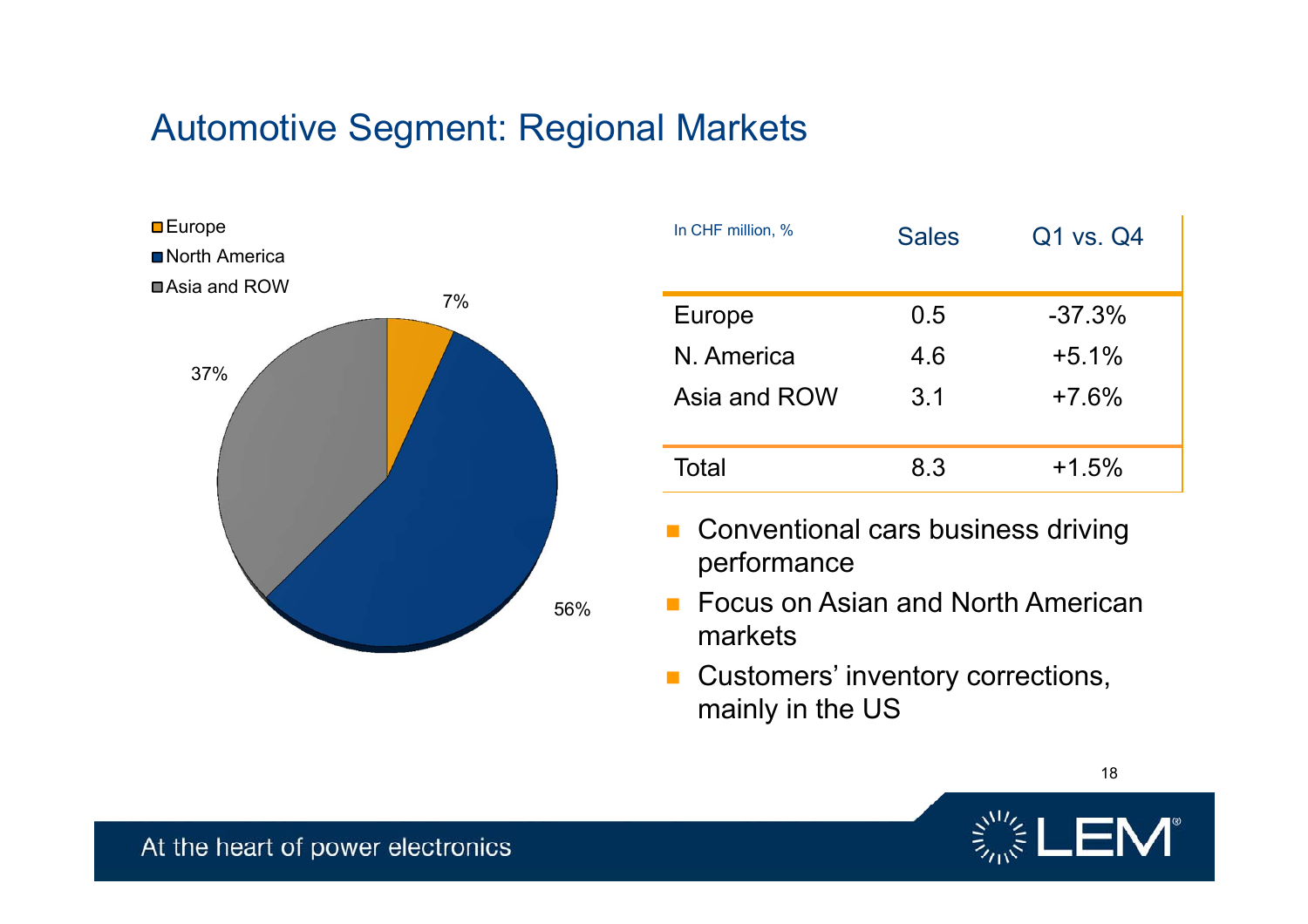## Automotive Segment: Business Development



#### **Conventional cars (growth QoQ: +8%)**

- $\blacksquare$  Growth in battery management application
- $\mathcal{L}$  Ramp-up of LEM's new start-stopapplication faster than expected

#### **Green cars (HEV, EV) (-32%)**

- × Market burdened by high vehicle prices
- $\mathcal{C}$ Continued technological hurdles
- $\mathbf{r}$ Limited success of electrical cars



19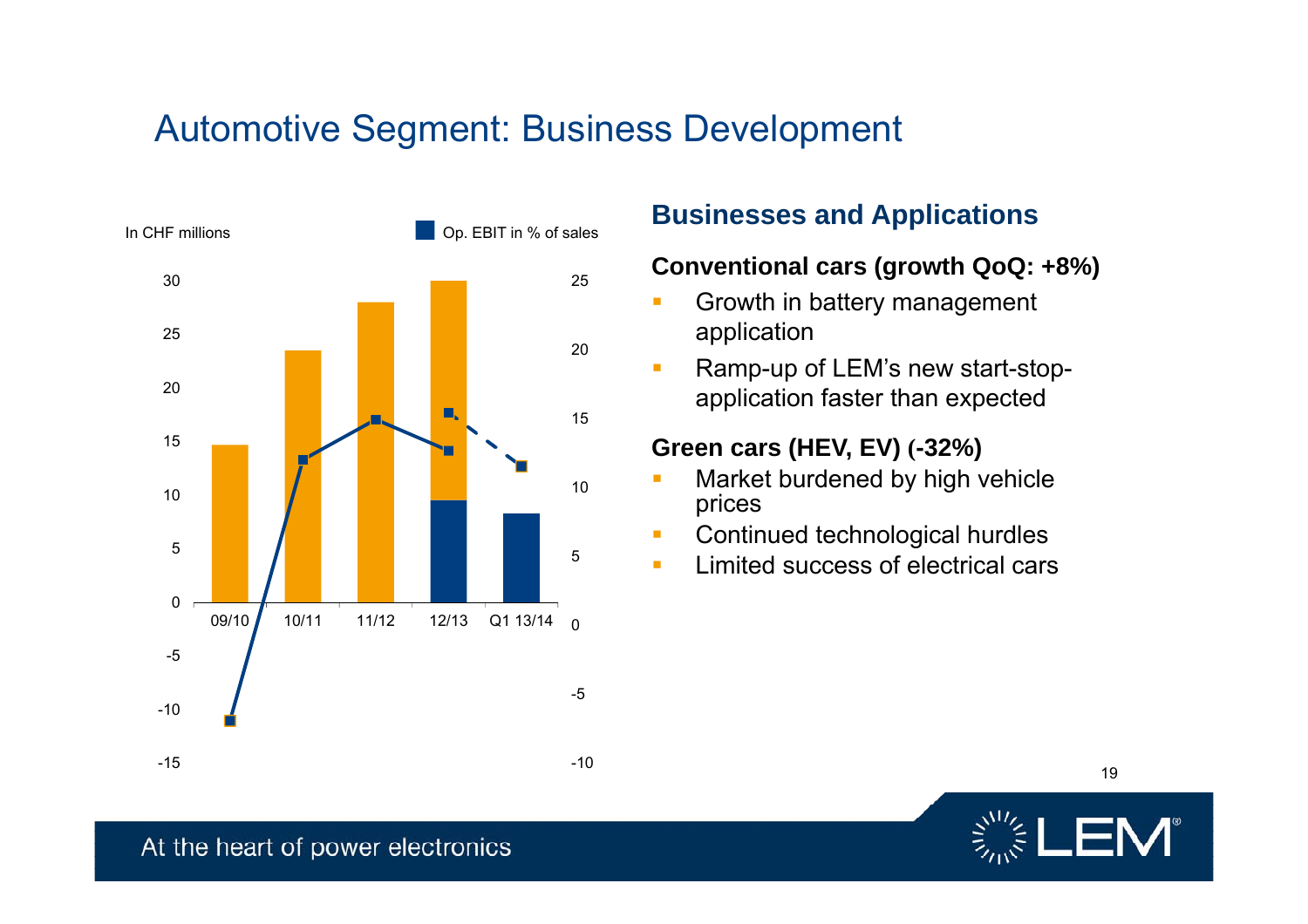## Business Development China

#### Sales

- ■Market share of over 50%
- ■ Market share increase in some drives & welding applications
- ■ Biggest market with 24% of total sales

60



#### Production

- ■ LEM China expands its #1 position as largest manufacturing site of the Group (56% of total production, compared to 51% in financial year 2012/13)
- ■"Made by LEM" quality



In CHF millions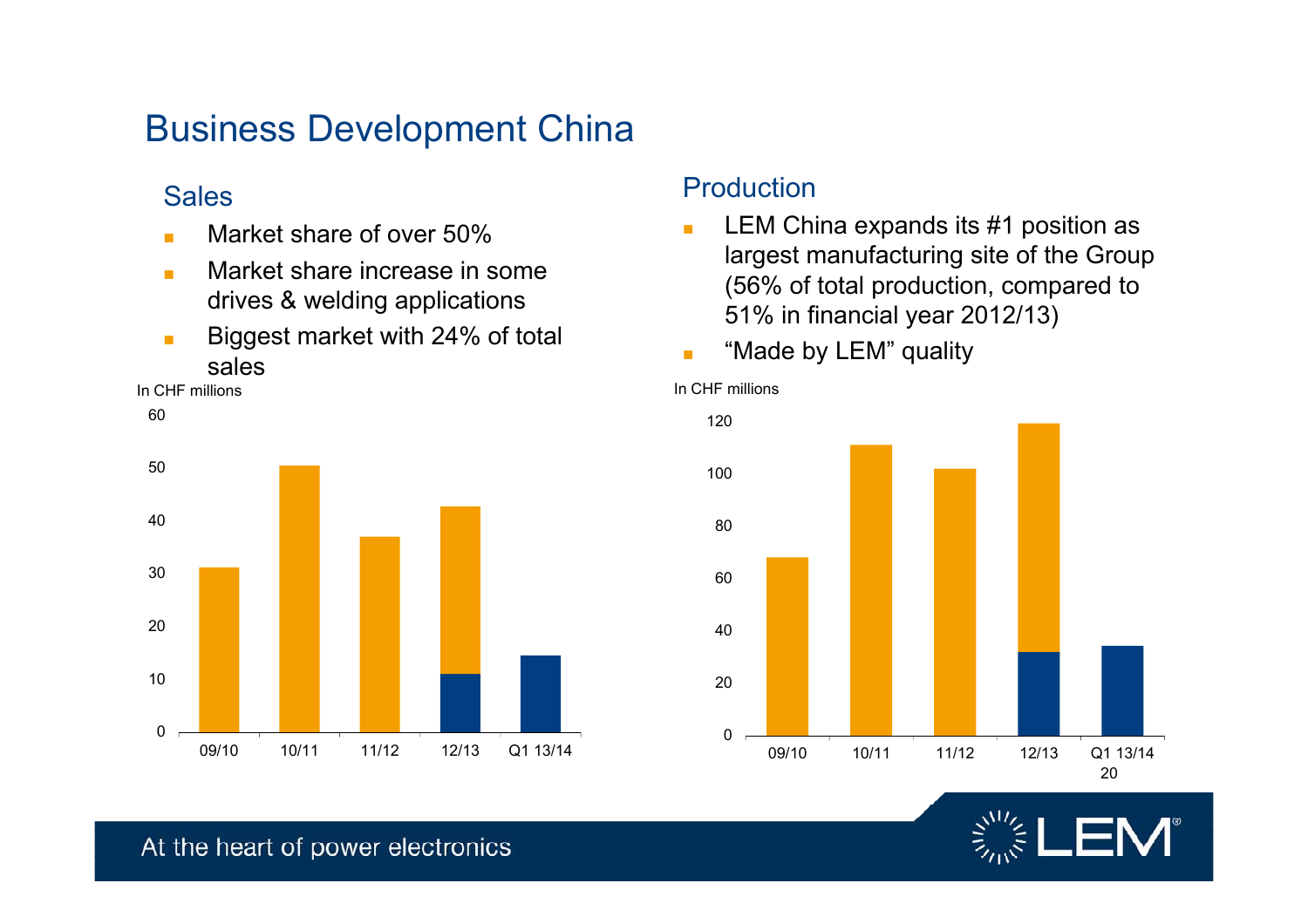## Agenda

- 1. Introduction
- 2. Long Term Growth
- 3. Business Development Q1 of 2013/14
- **4. Executing LEM's Strategy**
- 5. Outlook





21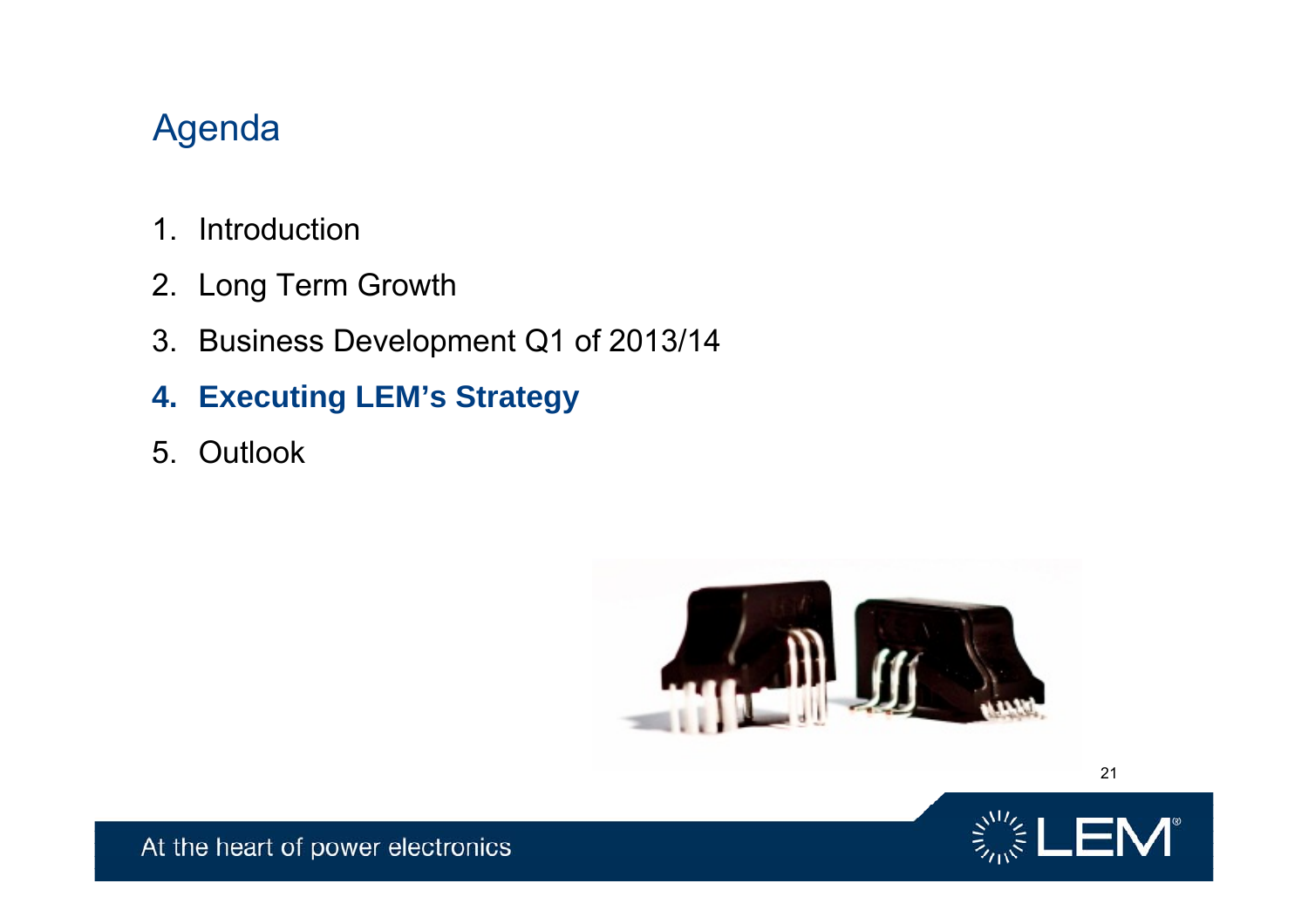## Market Factors and Strategy



- ■direction and the 4 drivers for our business remain unchanged
- ■ We will continue to capitalize on the drivers of LEM's markets through
	- pure play components company
	- $\mathbb{R}^2$  diversification across geographies and markets



22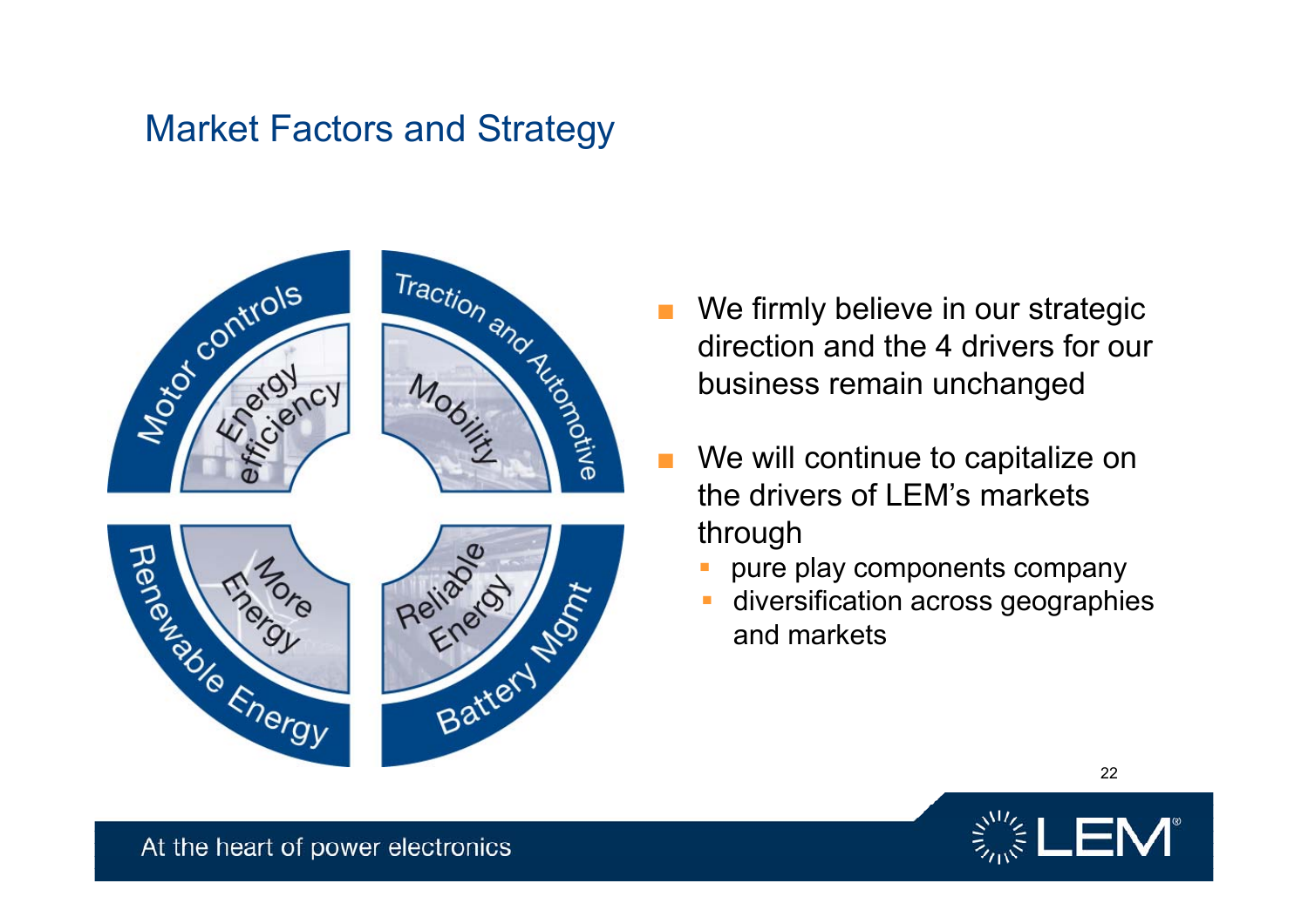## Executing Strategy: Increase Technology Leadership



#### **Key strategic initiative**

- ■Reinforce multidisciplinary innovation team
- ■Increase number of product launches
- Constantly improve performance of products
- ■ Establish dedicated team of experts to manage LEM's IP

#### *Achievements 2012/13*

- ■*Increased investment in R&D*
- ■ *Launched 8 new products, secured 11 new patents*
- *Established LEM IP in Fribourg*

![](_page_22_Picture_11.jpeg)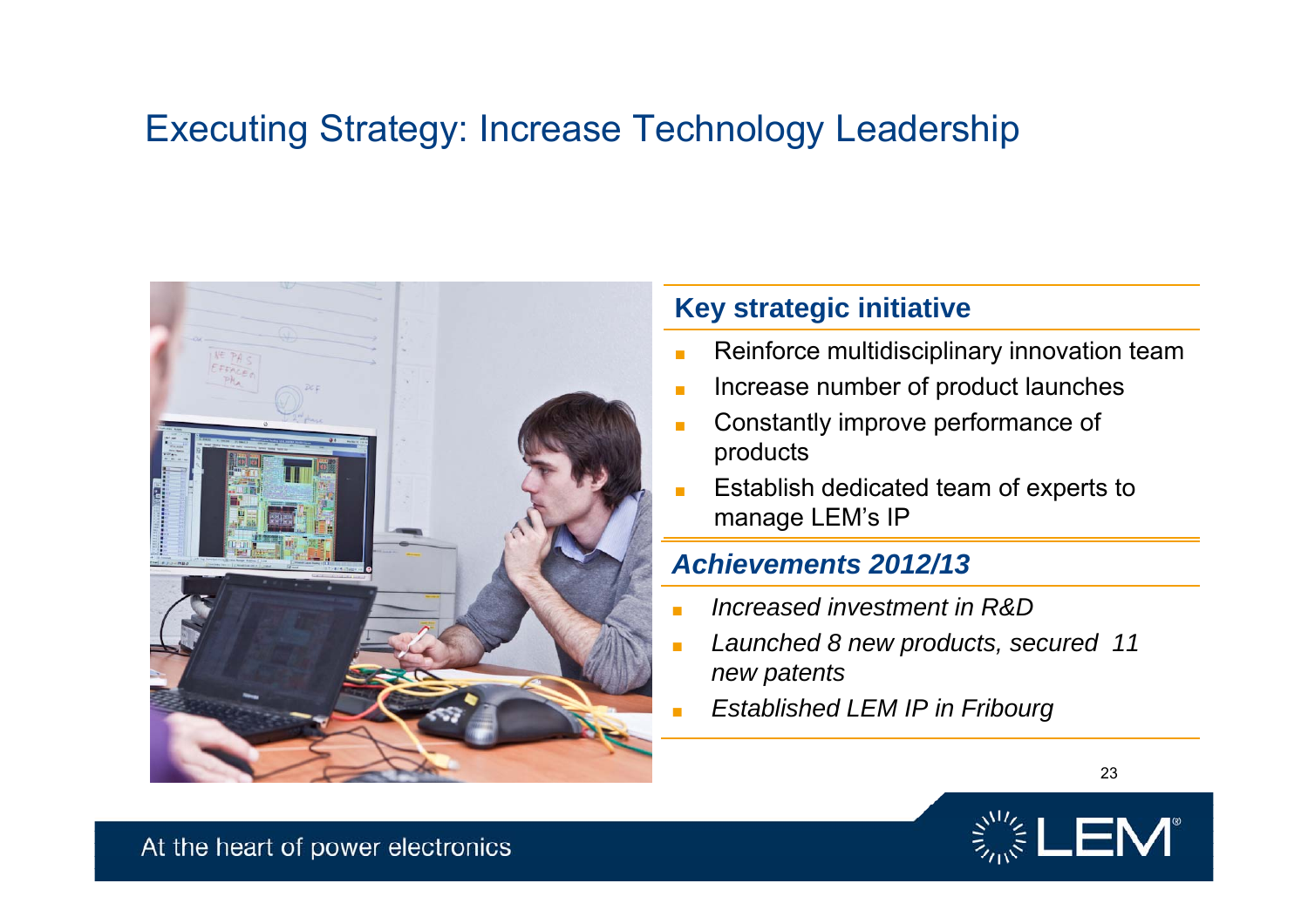## Product Launches 2012/13 (1/2)

![](_page_23_Picture_1.jpeg)

![](_page_23_Picture_2.jpeg)

HAH3 DR

![](_page_23_Picture_4.jpeg)

HI SR

![](_page_23_Picture_6.jpeg)

- Digital bus output and embedded microcontroller
- **Highest accuracy for battery monitoring application**
- State of charge measurement for hybrid vehicles
- **Customer specific transducer**
- Communication with microcontroller / serial interface
- **Adapted for tri-phase machine for HEV and EV**
- **High current range: 1'000 to 2'000 A**
- **Small size**
- $\mathcal{L}_{\mathcal{A}}$ Designed for battery monitoring in conventional cars
- **New ASIC with twice improved accuracy**
- Very cost effective with new design
- **Designed for drives and solar market**

![](_page_23_Picture_19.jpeg)

Automotive

![](_page_23_Picture_20.jpeg)

![](_page_23_Picture_21.jpeg)

![](_page_23_Picture_22.jpeg)

![](_page_23_Picture_23.jpeg)

**Automotive**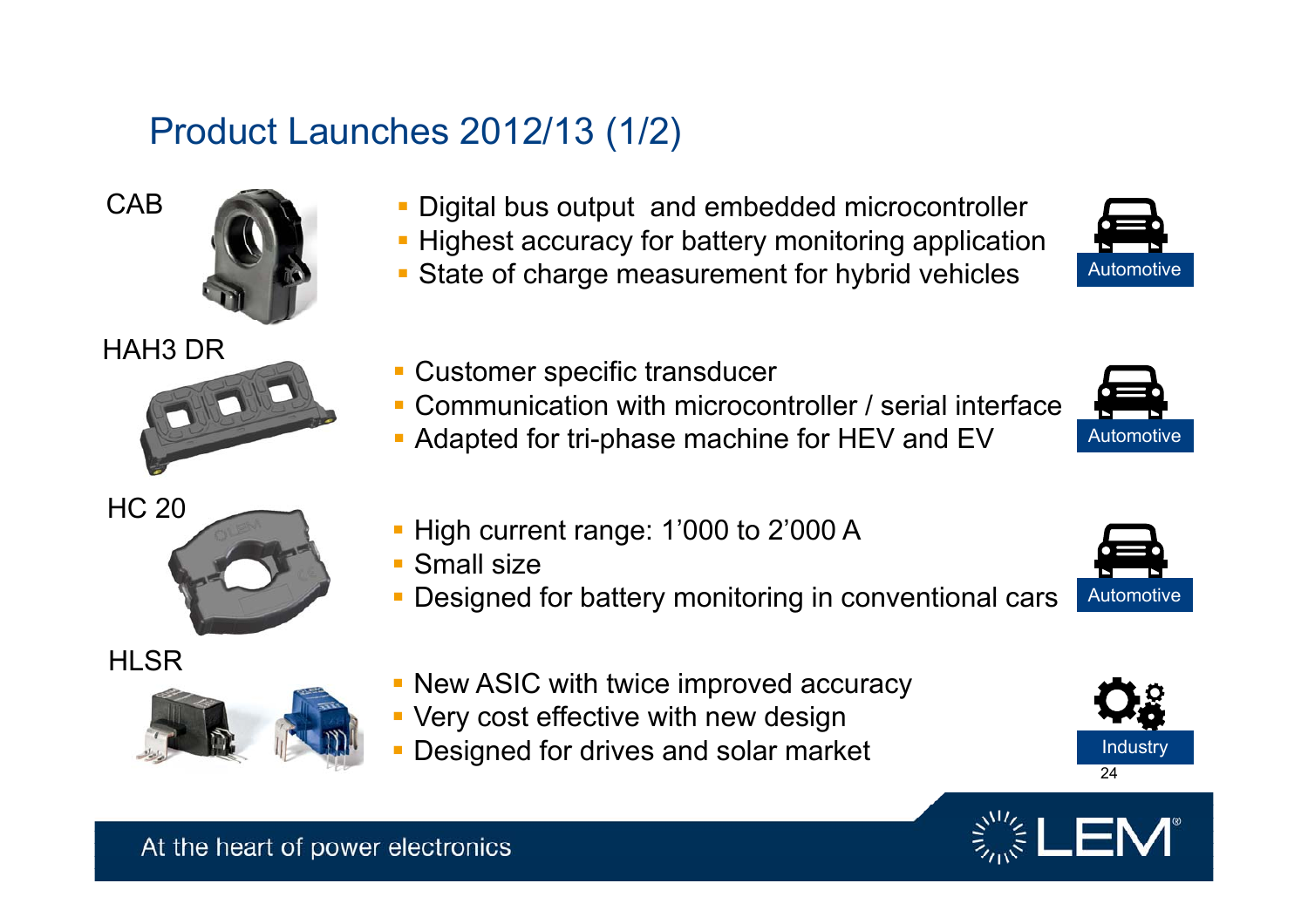## Product Launches 2012/13 (2/2)

![](_page_24_Picture_1.jpeg)

#### LA130-150

![](_page_24_Picture_3.jpeg)

- New ASIC with twice improved accuracy
- New functionalities: over-current detection, stand-by mode
- **First programmable transducer**
- **New technology to create a digital isolation**
- **Improved sensitivity to external magnetic fields**
- Robust design for harsh environments in traction applications
- $\mathcal{C}$ Customer specific transducer
- **Communication with microcontroller and** serial interface
- Very small size for the current measured
- Design for cost to replace older versions
- **Proven technology based on closed loop hall**
- Designed for industrial applications **Industry** Industry

![](_page_24_Picture_16.jpeg)

![](_page_24_Picture_17.jpeg)

![](_page_24_Picture_18.jpeg)

![](_page_24_Picture_19.jpeg)

25

![](_page_24_Picture_20.jpeg)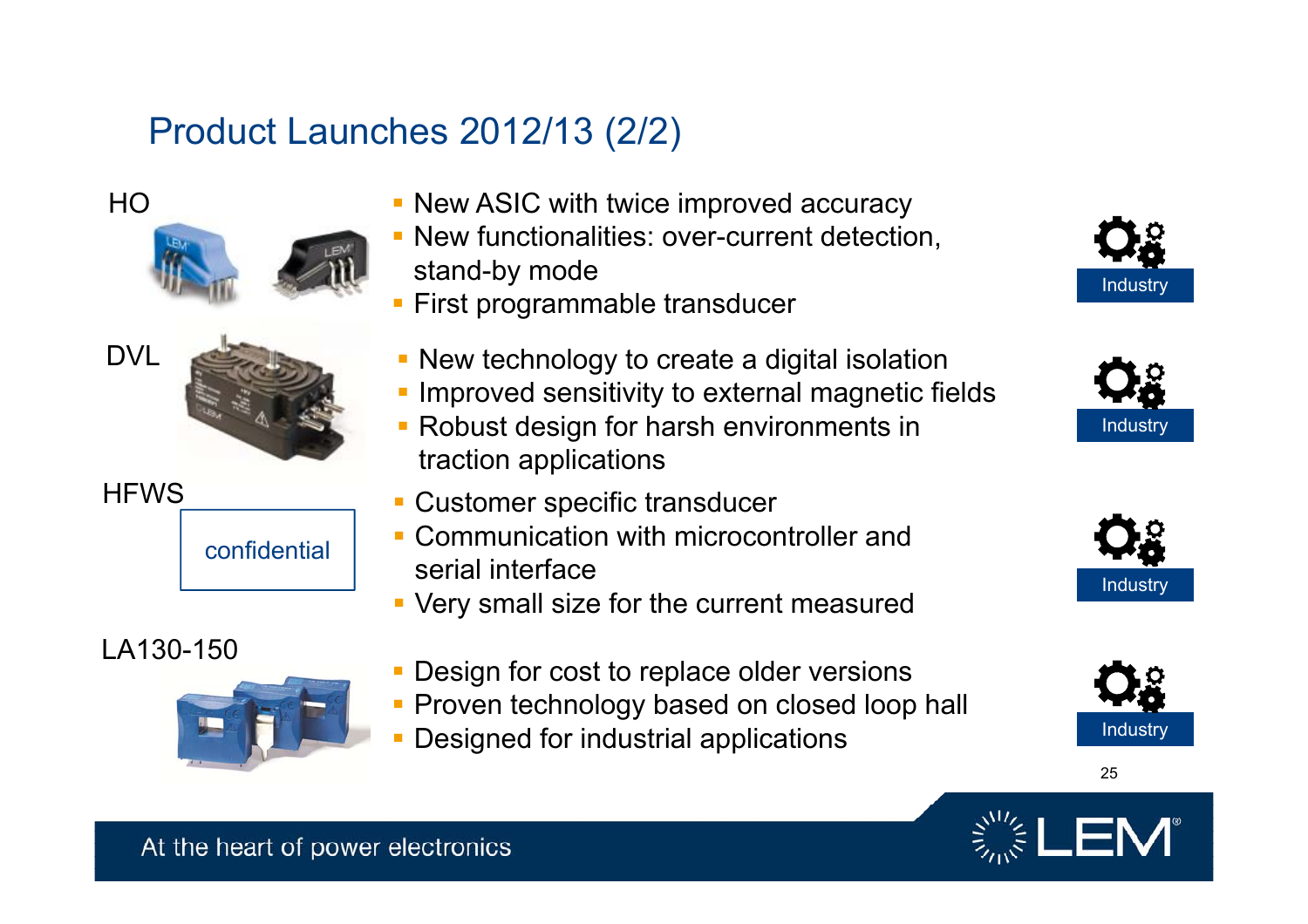## Executing Strategy: Increase Efficiency

#### **OPEX in % of Sales**

![](_page_25_Figure_2.jpeg)

#### **Key strategic initiative**

- ■ Improve product cost through low cost sourcing and manufacturing
- ■Reduce complexity of organization

#### *Achievements 2012/13*

- ■ *Centralized high precision business in Geneva*
- ■*Establish LEM Bulgaria*

![](_page_25_Picture_9.jpeg)

26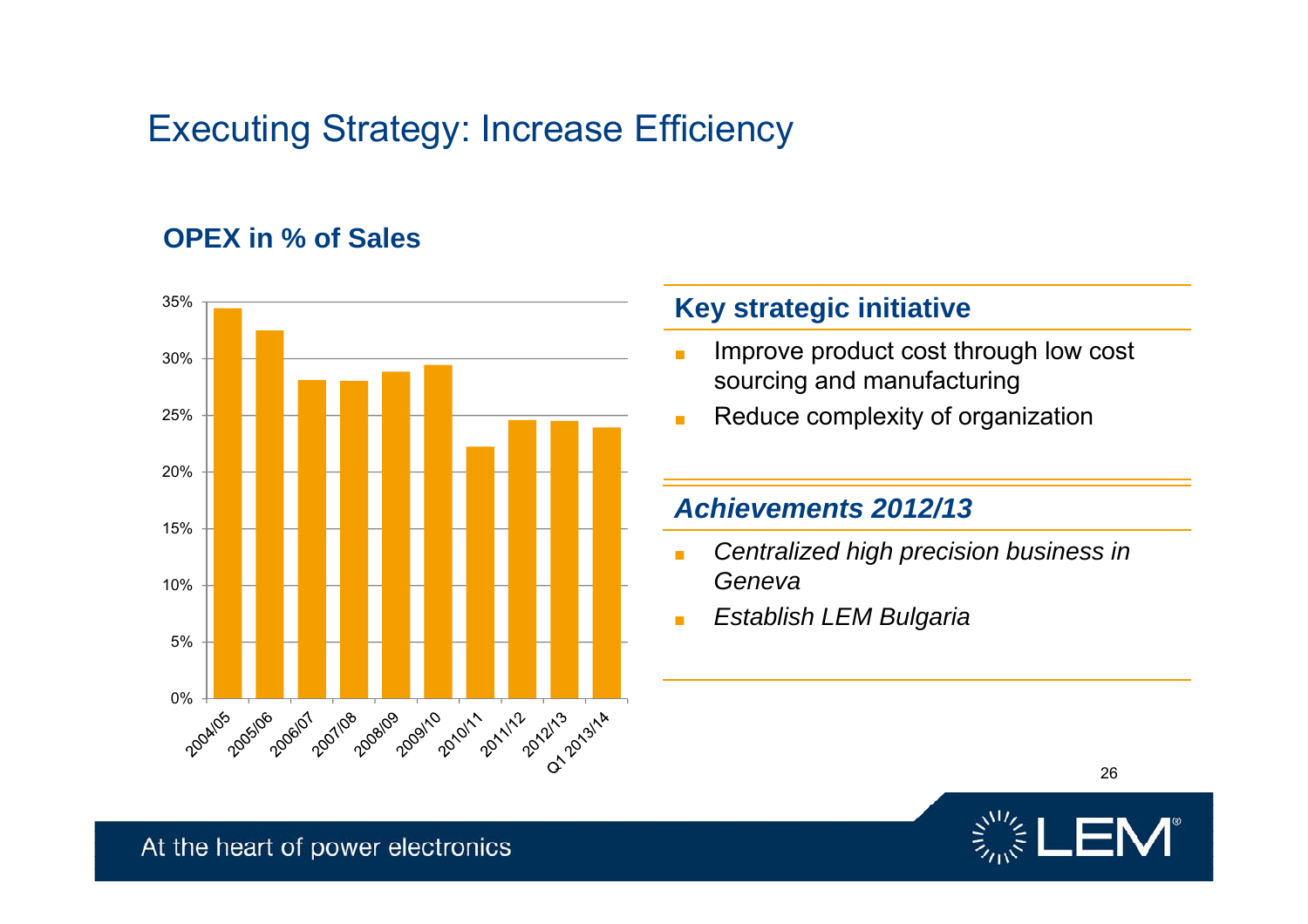## Executing Strategy: Increase Production Flexibility

#### **EBIT in % of Sales**

![](_page_26_Figure_2.jpeg)

#### **Key strategic initiative**

- ■ Develop systems to better forecast demand fluctuations
- Improve supply chain management

#### *Achievements 2012/13*

- *Improved S&OP*
- *Improvements in cycle management*

![](_page_26_Picture_9.jpeg)

27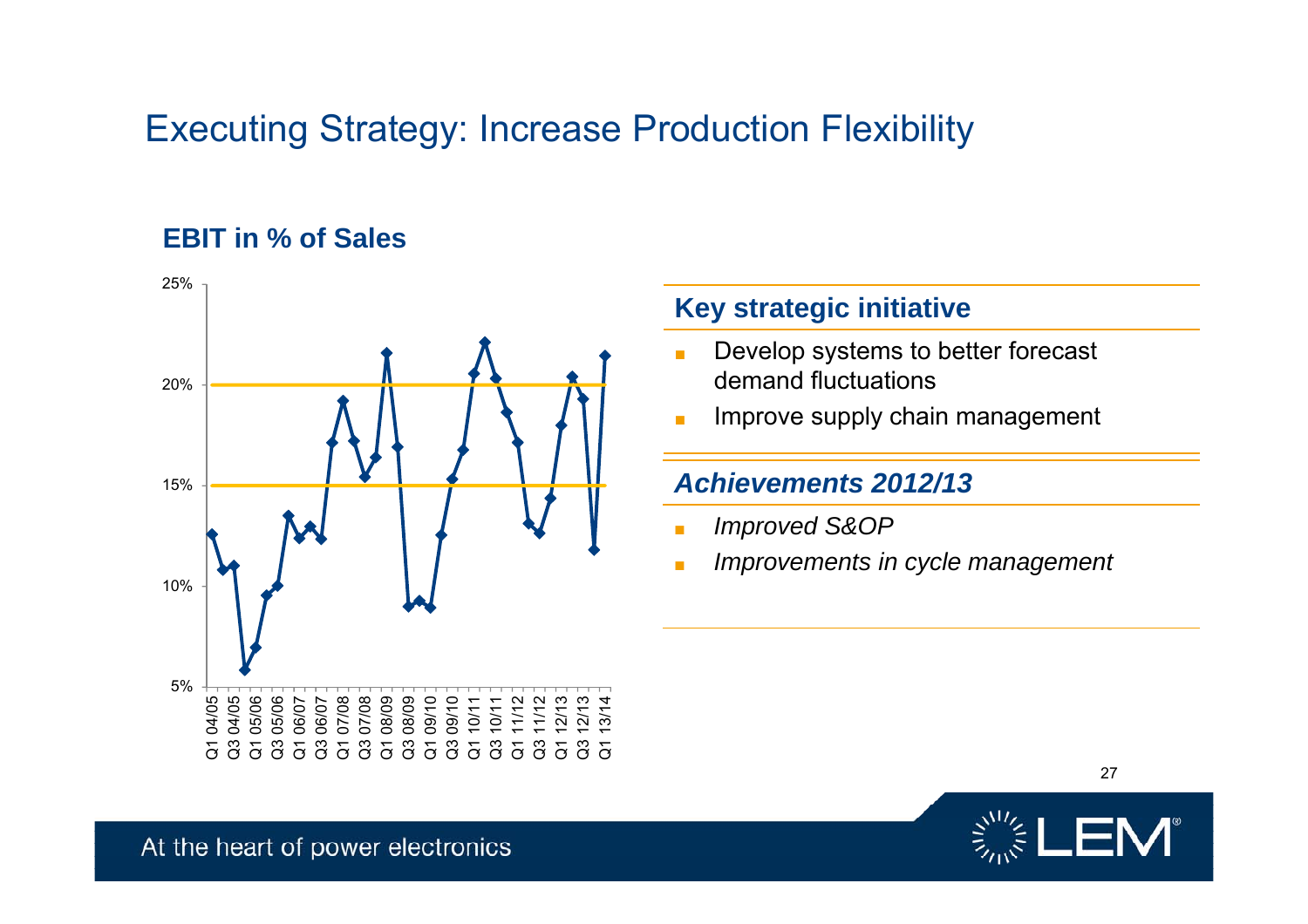## Agenda

- 1. Introduction
- 2. Long Term Growth
- 3. Business Development Q1 of 2013/14
- 4. Executing LEM's Strategy
- **5. Outlook**

![](_page_27_Picture_6.jpeg)

![](_page_27_Picture_7.jpeg)

28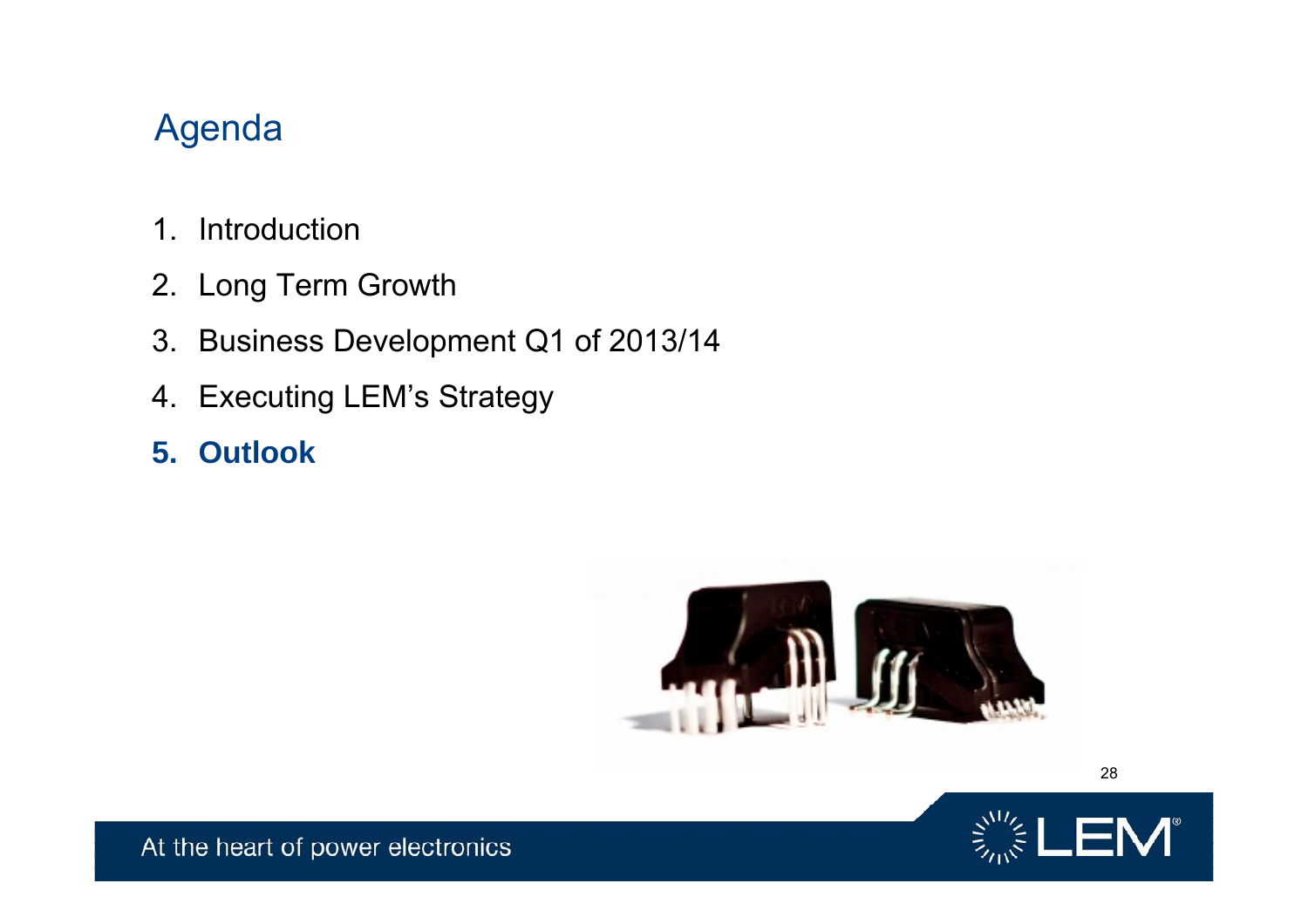## **Outlook**

- ■Economic climate expected to remain volatile
- For 2013/14 we expect
	- ■ Industry segment: progressive restart of sales in North America and Asia, Europe to remain weak
	- Automotive segment: continued growth
- After a strong Q1 of 2013/14, we observe a stabilization of the business at the current level
- ■Further implementation of key strategic initiatives
- ■Operating margins to remain within target range of 15 to 20%  $_{29}$

![](_page_28_Picture_8.jpeg)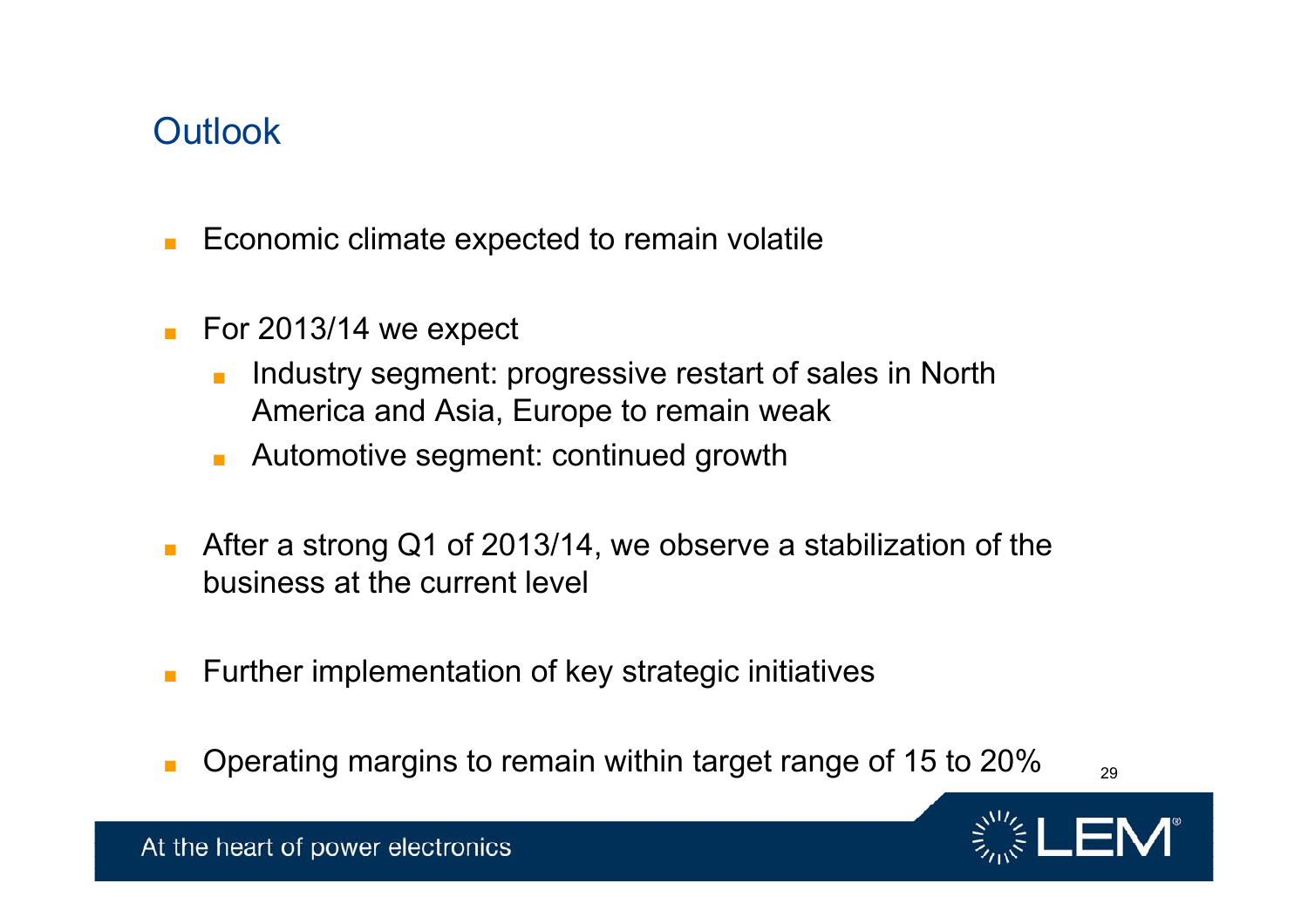## Financial Calendar and Contact Details

#### **Financial calendar**

|              | 13 November 2013 Half-year results of 2013/14       |
|--------------|-----------------------------------------------------|
|              | 18 February 2014 Third quarter results of 2013/14   |
| 4 June 2014  | Year-end results and media and analyst conference   |
| 26 June 2014 | Ordinary shareholders' meeting for the year 2013/14 |
| 1 July 2014  | Dividend ex-date                                    |
| 4 July 2014  | Dividend payment date                               |

#### **For further information**

Julius Renk, CFO Tel: +41 22 706 12 50 Email: investor@lem.com

![](_page_29_Picture_5.jpeg)

30